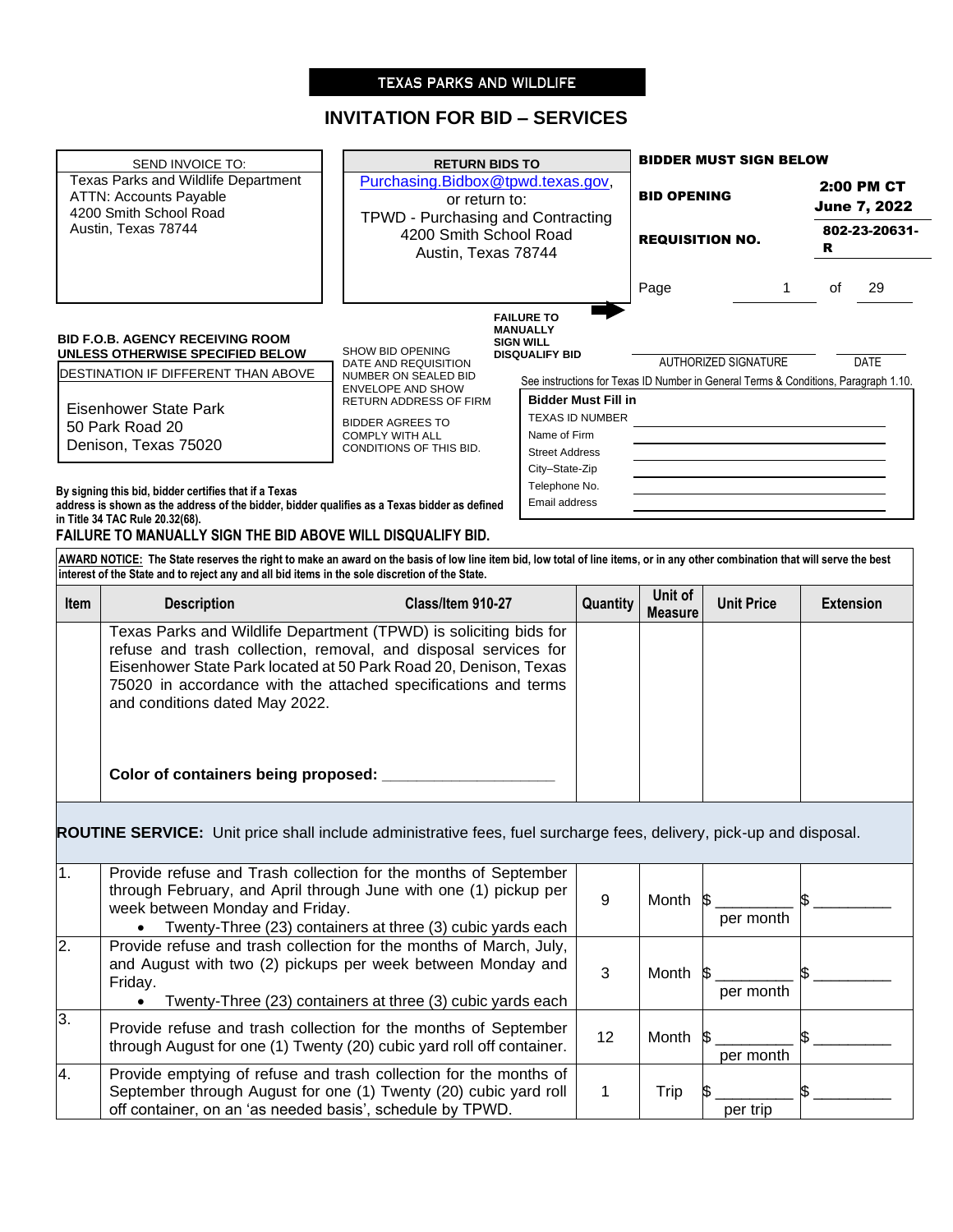|    | <b>SERVICE ADJUSTMENTS:</b> Pricing for contract adjustment purposes in the event TPWD requires additional pick-ups and/or                                                                                                                                                                                                                                                                                                                                                                                                                                                                                                                                                                                                                                                                                                                                                                                                                                                                                                                                                                                                                                                                                                                                                                                                                                                                                                                                                                |   |       |           |                          |
|----|-------------------------------------------------------------------------------------------------------------------------------------------------------------------------------------------------------------------------------------------------------------------------------------------------------------------------------------------------------------------------------------------------------------------------------------------------------------------------------------------------------------------------------------------------------------------------------------------------------------------------------------------------------------------------------------------------------------------------------------------------------------------------------------------------------------------------------------------------------------------------------------------------------------------------------------------------------------------------------------------------------------------------------------------------------------------------------------------------------------------------------------------------------------------------------------------------------------------------------------------------------------------------------------------------------------------------------------------------------------------------------------------------------------------------------------------------------------------------------------------|---|-------|-----------|--------------------------|
|    | increases or decreases the number of required containers. Unit price shall include administrative fees, fuel surcharge fees,<br>disposal fees and delivery/pickup fees as applicable.                                                                                                                                                                                                                                                                                                                                                                                                                                                                                                                                                                                                                                                                                                                                                                                                                                                                                                                                                                                                                                                                                                                                                                                                                                                                                                     |   |       |           |                          |
| 5. | Unit price per trip, to make an additional pick-up outside of regularly                                                                                                                                                                                                                                                                                                                                                                                                                                                                                                                                                                                                                                                                                                                                                                                                                                                                                                                                                                                                                                                                                                                                                                                                                                                                                                                                                                                                                   |   |       |           |                          |
|    | scheduled pick-ups.                                                                                                                                                                                                                                                                                                                                                                                                                                                                                                                                                                                                                                                                                                                                                                                                                                                                                                                                                                                                                                                                                                                                                                                                                                                                                                                                                                                                                                                                       | 1 | Trip  |           |                          |
|    | Twenty-Three (23) containers at three (3) cubic yards each                                                                                                                                                                                                                                                                                                                                                                                                                                                                                                                                                                                                                                                                                                                                                                                                                                                                                                                                                                                                                                                                                                                                                                                                                                                                                                                                                                                                                                |   |       | per trip  |                          |
| 6. | Price adjustment for adding or deleting containers: Price to add or<br>delete container(s) with one (1) pick-up per week between Monday<br>and Friday: One (1) container @ three (3) cubic yards.<br>Unit Price quoted is per container per month. Must include<br>delivery/set-up, haul-off, and all disposal fees.                                                                                                                                                                                                                                                                                                                                                                                                                                                                                                                                                                                                                                                                                                                                                                                                                                                                                                                                                                                                                                                                                                                                                                      | 1 | Month | per month |                          |
| 7. | Price adjustment for adding or deleting containers: Price to add or<br>delete container(s) with two (2) pick-ups per week between Monday<br>and Friday: One (1) container @ three (3) cubic yards.<br>Unit Price quoted is per container per month. Must include<br>delivery/set-up, haul-off, and all disposal fees.                                                                                                                                                                                                                                                                                                                                                                                                                                                                                                                                                                                                                                                                                                                                                                                                                                                                                                                                                                                                                                                                                                                                                                     | 1 | Month | per month |                          |
| 8. | Optional – Price adjustment for adding or deleting containers: Price<br>to add or delete container(s) with pick-ups on an 'as needed basis,'<br>between Monday and Friday: One (1) container @ twenty (20) cubic<br>yard roll Off/Open Top, on site during entire term with no monthly<br>rental fee.<br>Unit price is quoted per container per trip. Must include delivery/set-<br>up, haul-off, and all disposal fees. Dump fee for each time unit is<br>dumped/exchanged, up to eight (8) tons and under.                                                                                                                                                                                                                                                                                                                                                                                                                                                                                                                                                                                                                                                                                                                                                                                                                                                                                                                                                                              | 1 | Trip  | per trip  |                          |
| 9. | <b>OPTIONAL ADDITIONAL SERVICE:</b> TPWD may require additional trash containers on an as needed basis. Unit price shall<br>include administrative fees, fuel surcharge fees, disposal fees and delivery/pickup fees as applicable.                                                                                                                                                                                                                                                                                                                                                                                                                                                                                                                                                                                                                                                                                                                                                                                                                                                                                                                                                                                                                                                                                                                                                                                                                                                       |   |       |           |                          |
|    | <b>ATTENTION: Respondents are highly encouraged to submit a</b><br>detailed Price List of additional services they provide,<br>including but not limited to:<br>a) Refuse and trash collection service for other container sizes<br><b>Recycling Service</b><br>b)                                                                                                                                                                                                                                                                                                                                                                                                                                                                                                                                                                                                                                                                                                                                                                                                                                                                                                                                                                                                                                                                                                                                                                                                                        |   |       |           | <b>Attach Price List</b> |
|    | □ Offered by a Historically Underutilized Business certified by CPA.                                                                                                                                                                                                                                                                                                                                                                                                                                                                                                                                                                                                                                                                                                                                                                                                                                                                                                                                                                                                                                                                                                                                                                                                                                                                                                                                                                                                                      |   |       |           |                          |
|    | <b>PREFERENCES</b> See Section 2.38 of the State of Texas Procurement Manual regarding preferences.<br>Check below to claim a preference under Title 34 TAC Rule 20.38<br>$\Box$ Goods produced or offered by a Texas bidder that is owned by a Texas resident service-disabled veteran.<br>□ Goods produced in Texas or offered by a Texas bidder that is not owned by a Texas resident service-disabled veteran.<br>□ Agricultural products grown in Texas.<br>$\Box$ Agricultural products offered by a Texas bidder.<br>$\Box$ Services offered by a Texas bidder that is owned by a Texas resident service-disabled veteran.<br>□ Services offered by a Texas bidder that is not owned by a Texas resident service disabled veteran.<br>□ Texas Vegetation Native to the Region.<br>□ USA produced supplies, materials or equipment.<br>$\Box$ Products of persons with mental or physical disabilities.<br>$\Box$ Products made of recycled, remanufactured, or environmentally sensitive materials including recycled steel.<br>□ Energy Efficient Products.<br>Rubberized asphalt paving material.<br>□ Recycled motor oil and lubricants.<br>$\Box$ Products produced at facilities located on formerly contaminated property.<br>□ Products and services from economically depressed or blighted areas.<br>$\Box$ Vendors that meet or exceed air quality standards.<br>□ Recycled or Reused Computer Equipment of Other Manufacturers.<br>□ Foods of Higher Nutritional Value. |   |       |           |                          |
|    | FOR FURTHER INFORMATION CONTACT PURCHASER:<br>Vanessa D Contreras, CTCD CTCM - PHONE: (512) 389-4722<br>E-mail: Purchasing.Bidbox@tpwd.texas.gov                                                                                                                                                                                                                                                                                                                                                                                                                                                                                                                                                                                                                                                                                                                                                                                                                                                                                                                                                                                                                                                                                                                                                                                                                                                                                                                                          |   |       |           |                          |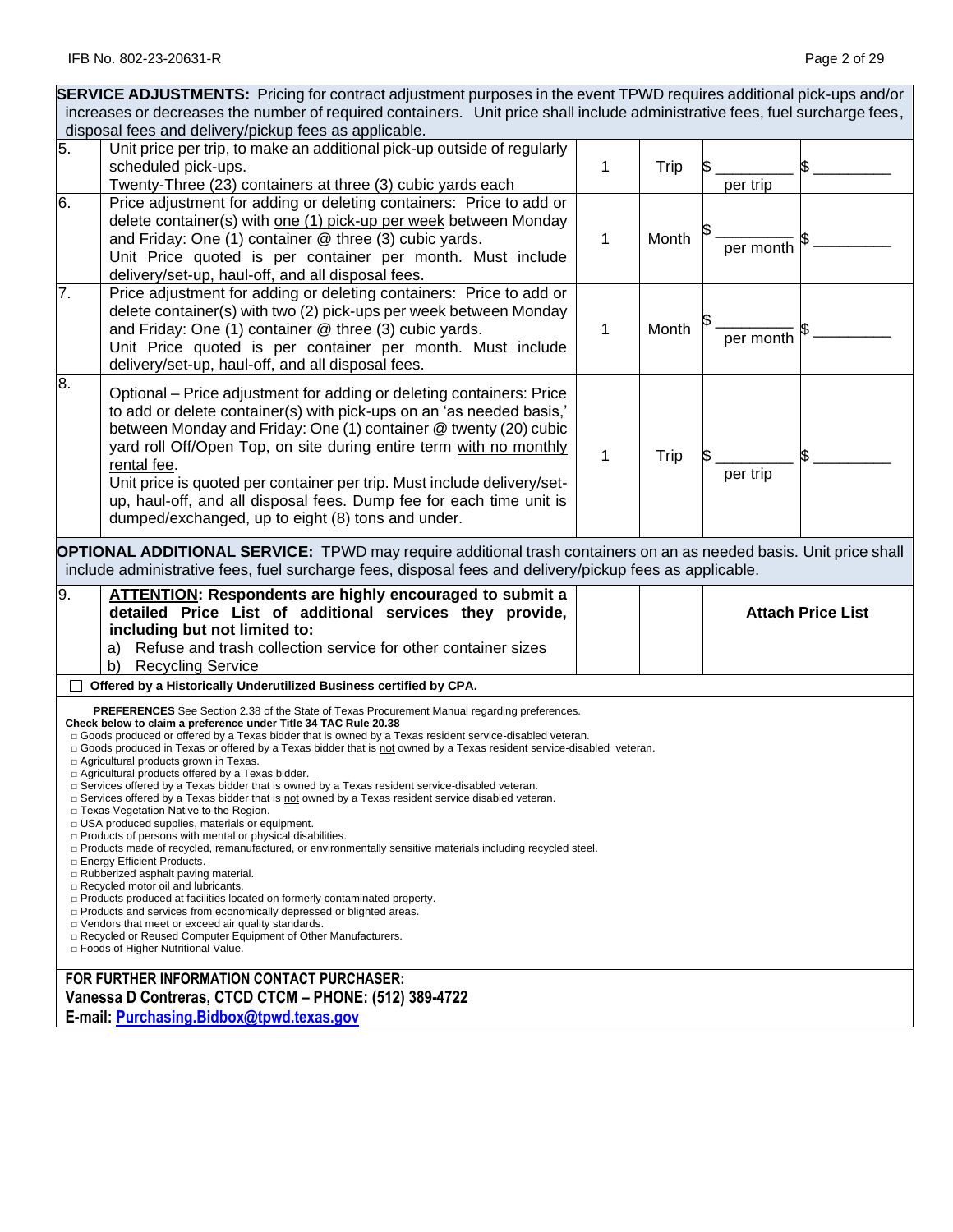# **Solicitation 802-23-20631-R Specifications for Refuse and Trash Collection, Removal and Disposal Services Eisenhower State Park**

- **1. INTRODUCTION:** Texas Parks and Wildlife Department (TPWD) is soliciting bids for refuse and trash collection, removal, and disposal services for Eisenhower State Park located at 50 Park Road 20, Denison, Texas 75020 in accordance with the attached specifications and terms and conditions dated May 2022.
- **2. TERM OF CONTRACT:** Contract shall commence on September 1, 2022, or date of award, whichever is later, and continue through August 31, 2024, unless sooner terminated under the terms of this contract.
	- 2.1. Contract Renewals**:** This contract may be renewed for up to three (3) additional one (1) year periods, provided both parties agree in writing to do so, based on funds availability and vendor performance. Any extension shall be at the same terms and conditions, plus any approved changes. If the contract is extended under this option, the contractor shall be given written notification of the period in which the services shall occur after being determined by the TPWD.
	- 2.2. Contract Extensions: In the event that the contract(s), if any, resulting from the award of this IFB shall terminate or be likely to terminate prior to the making of an award for a new contract for the identified products and/or services, TPWD may, with the written consent of the awarded supplier(s), extend the contract for a period of time as may be necessary to permit TPWD continued supply of the identified products and/or services (not to exceed twelve month extension period). Any extensions shall be at the same terms and conditions, plus any approved changes.
	- 2.3. The contract shall terminate upon full performance of all requirements contained in this contract, unless otherwise extended or renewed, as provided in accordance with the contract terms and conditions.
- **3. SITE INSPECTION:** Bidders are highly encouraged to attend a site visit to inspect the work site to become familiar with the job conditions and determine equipment and materials needed to conduct the requested services. *Failure*  to give proper consideration in the response submission to site conditions will not constitute grounds for additional *compensation.*

Bidders may schedule attendance by contacting: Park Superintendent, Amanda Parsons, (903) 465-1956.

# **4. SERVICE REQUIREMENTS:**

### **The Contractor shall:**

- 4.1.Provide all labor, materials, equipment, tools, transportation, methods of communication necessary to meet requirements of the specified services throughout the term of the contract. All service shall be performed in accordance with good industry practice.
- 4.2. Designate a Contract Manager that is a permanent staff employee, is the primary party responsible for the dayto-day operation of the service in accordance with the requirements of the contract and shall serve as the primary point of contact for TPWD.
- 4.3.Provide service in accordance with all federal, state and local applicable laws, standards, regulations, and ordinances necessary to perform the services, including, but not limited to:
	- 4.3.1. Texas Water Code Title 1, Chapter 1, Section 361.091, Health and Safety Code
	- 4.3.2. Code of Federal Regulations (CFR 40) Protection of Environment, Chapter I: Subchapters D, I, and N
	- 4.3.3. Code of Federal Regulations (CFR 49) Transportation, Subtitle B, Other Regulations relating to **Transportation**
	- 4.3.4. 42 U.S.C. 7401 Clean Air Act
	- 4.3.5. 33 U.S.C. 1251 Summary of Clean Water Act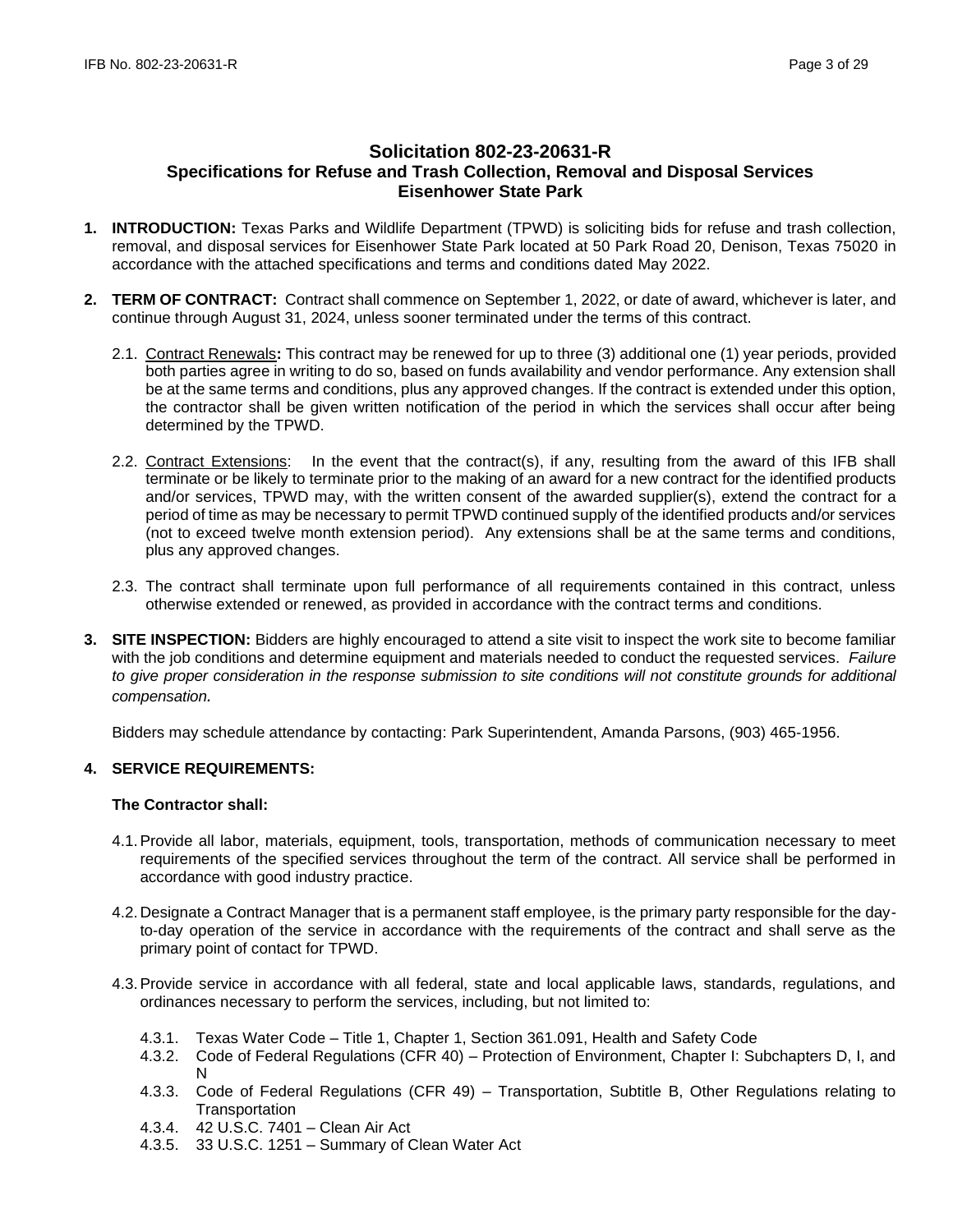### 4.3.6. 42 U.S.C. 6901 – Solid Waste Disposal Act

- 4.4. Have and maintain all applicable permits, licenses and other authorizations required for compliance with federal, state, local laws, regulations and ordinances, and comply with all requirements for vector and odor control.
- 4.5.Provide all required safety equipment and instruct personnel to observe all safety policies, rules and requirements at all times, including, but not limited to, wearing hard hats, safety shoes, goggles and other safety items.
- 4.6.Be responsible for restoring any TPWD facilities, structures or trees damaged as a result of contractor's operation. Contractor shall also be responsible for any damage to private property and injury to any person as a result of his operation. Contractor will notify TPWD immediately of damage to Park or private property, and injury to any person. Contractor's vehicles will be driven on existing roads and parking areas only.
- 4.7.Both parties hereto, in the performance of this contract, shall act in an individual capacity and not as agents, employees, partners, joint ventures or associates of one another. The employees or agents of one party shall not be deemed or construed to be the employees or agents of the other party for any purposes whatsoever. The contractor shall be responsible for providing all necessary unemployment and workers' compensation insurance for the contractor's employees.
- 4.8.Begin service on the agreed upon date between TPWD and Contractor.
- 4.9. Have an adequate inventory of trash containers necessary to fulfill the requirements of the solicitation on an as-needed basis. Trash containers shall meet the following requirements:
	- 4.9.1. Painted only brown, green, or color as agreed upon by TPWD.
	- 4.9.2. Undamaged and in good condition.
	- 4.9.3. Leak proof; Drain plugs shall be securely in place to prevent discharges.
	- 4.9.4. Clear of any graffiti or advertising, except the advertising logo of the contractor.
	- 4.9.5. Insect and rodent resistant; Must have hatches or lid covers to keep animals and rodents out and to prevent rainwater from entering the trash container.
	- 4.9.6. Container construction, materials and condition are subject to TPWD approval. If container(s) is determined unacceptable by TPWD, the container must be replaced within 14 days of request. Containers that are deemed unacceptable include but are not limited to rubber and plastic.
- 4.10.Furnish, install, set in place and maintain trash containers in the quantity, size, location and pick-up frequency as specified by the designated TPWD representative. The anticipated quantity of containers and pick-up frequency will be based on park visitation as outlined in the table below. The contractor shall adjust the number of containers during peak and non-peak seasons as specified by the designated TPWD representative. Such containers shall be installed and remain in place at locations or areas designated by TPWD.

| <b>MONTHS</b>                                           | <b>CONTAINER</b><br><b>SIZE</b> | <b>NUMBER OF</b><br><b>CONTAINERS</b> | TIME AND FREQUENCY OF PICK-UPS                                                                                                  |
|---------------------------------------------------------|---------------------------------|---------------------------------------|---------------------------------------------------------------------------------------------------------------------------------|
| September through<br>February and April<br>through June | Three (3)<br>cubic yards        | Twenty-Three<br>(23)                  | Trash pick-up one (1) time per week on days<br>to be mutually agreed upon between TPWD<br>and Contractor                        |
| March, July and<br>August                               | Three $(3)$<br>cubic yards      | Twenty-Three<br>(23)                  | Trash pick-up two (2) times per week on days<br>to be mutually agreed upon between TPWD<br>and Contractor                       |
| September through<br>August                             | Twenty (20)<br>yard roll off    | One $(1)$                             | Roll off is to be emptied on an 'as needed<br>basis', scheduled by TPWD and mutually<br>agreed upon between TPWD and Contractor |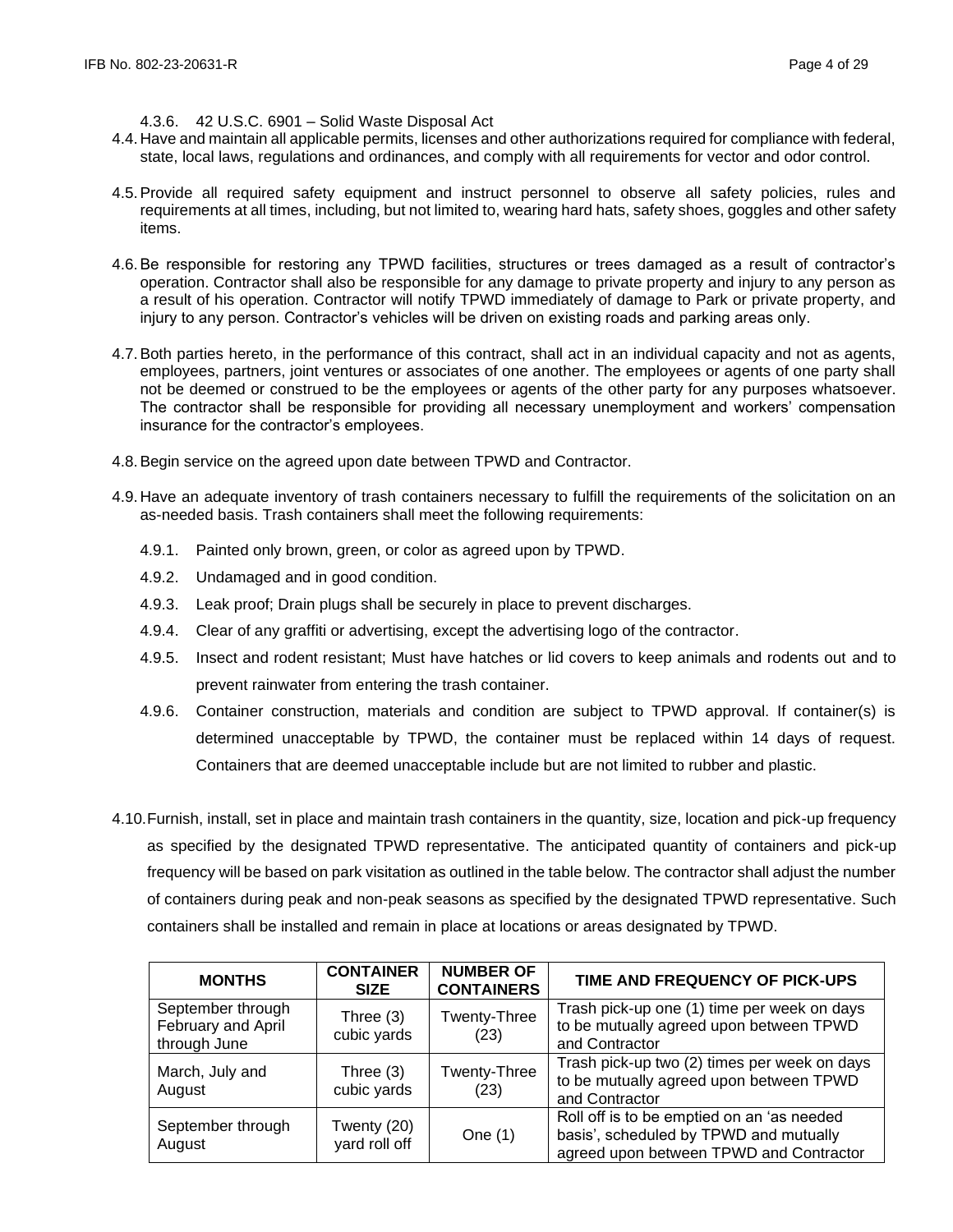Additional pick-ups may be required on an as-needed basis. Unit price shall include administrative fees, fuel surcharge fees, delivery, pick-up and disposal.

- 4.11.Provide service including, but not limited to, delivery, emptying containers and haul off of trash between the hours of 8:00 A.M. and 5:00 P.M. CT on designated collection days or as specified by the designated TPWD representative. When holidays fall on a scheduled pickup day, pickups shall occur on the following day.
- 4.12.Adjust the quantity of containers, size of containers and frequency of pick-ups as requested by the designated TPWD representative. *(Note: TPWD reserves the right to add or decrease the number of containers, change the size of the containers, and/or adjust the frequency of pickups, based upon actual needs/usage for the life of the contract.)*
	- 4.12.1. Weekly pick-up totals may vary as each period requires, however off-season and peak pricing shall remain at a flat monthly fee.
	- 4.12.2. Extra pick-up trips must be provided on an as needed basis as requested by TPWD. Additional pickups requested by TPWD will be charged in addition to the monthly rate at the quoted price on page 2 of the solicitation document.
- 4.13. Adjust the monthly charge and amount based on the applicable unit price bid, quantity and size of containers, and frequency of pick-ups.
- 4.14. Collect trash from all containers when and as requested by the designated TPWD representative. Each pickup shall include servicing all containers, whether filled or not. Contractor shall provide more or fewer pick-ups at the bid price per pick-up as requested by the designated TPWD representative.
- 4.15. Ensure the container area is kept clean. Immediately clean up any spillage of solid waste materials in the collection operation.
- 4.16. Provide necessary maintenance and/or periodic change out and cleaning of containers to keep them in operating condition, including repairs to containers, cleaning and painting to maintain sanitary conditions. Provide replacement trash containers during any off-site maintenance.
- 4.17. Haul solid waste materials in suitable vehicles.
- 4.18. Be responsible for disposal of contents in trash containers into a government approved and regulated landfill.

### **5. MINIMUM QUALIFICATIONS:**

A contract shall be awarded ONLY to a contractor who is experienced in providing the services contained herein. Awarded contractor shall meet the following minimum qualifications:

- 5.1.Must have been engaged in the business of providing the specified services for a minimum of three (3) years. Recent start-up businesses do not meet the requirements of this solicitation.
- 5.2.Complete *Exhibit A – Company Profile, and Exhibit B - Past Projects with Corresponding References***,**  and return with bid.

5.3.References must be verifiable by phone or email within ten (10) working days of bid evaluation.

**Note**: A start up business is defined as a new company that has no previous operational history or expertise in the relevant business and is not affiliated with a company that has that history of expertise.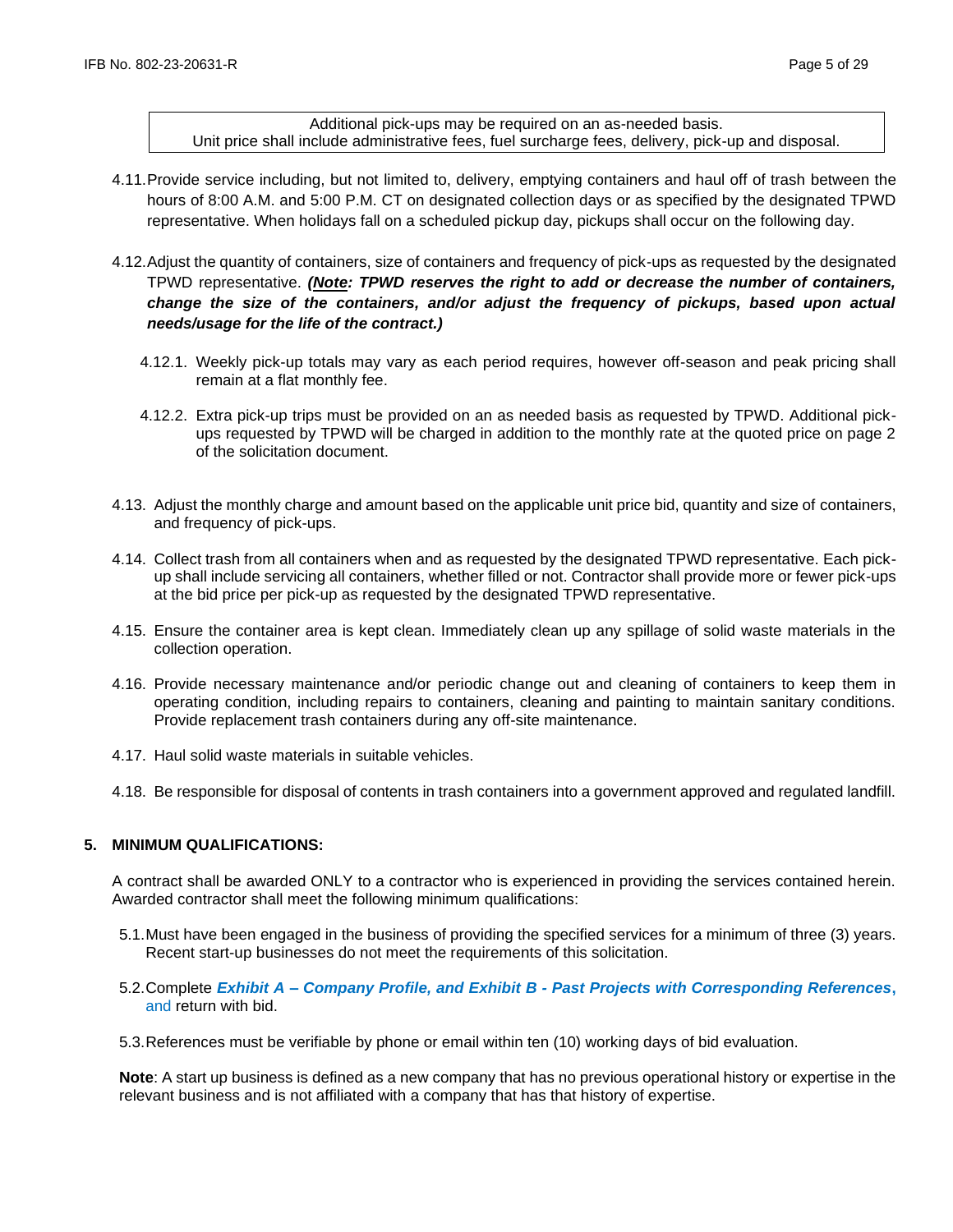### **6. TPWD RESPONSIBILITIES:**

- 6.1.TPWD will designate a Contract/Project Manager upon contract award.
- 6.2.TPWD will furnish no material, labor, equipment, or facilities unless otherwise provided for in this contract.
- 6.3.TPWD will monitor vendor performance. Failure to provide services in accordance with requirements specified herein and the resulting contract(s) and adherence to the TPWD Terms and Conditions may be considered, by TPWD, as unsatisfactory performance by the contractor. An unsatisfactory performance may result in a negative vendor performance report, or cancellation of the contract or both. An unsatisfactory performance determination includes, but is not limited to:
	- 6.3.1.One service 'call back' to correct the same problem within 30 calendar days.
	- 6.3.2. Contractor fails to provide removal and disposal of trash based upon the frequency of requirements as mutually agreed.
		- 6.3.2.1. If Contractor does not provide the removal and disposal of trash based on the frequency of requirements as mutually agreed upon, TPWD may deduct a prorated amount based on the daily rate for type of container that was not removed or replaced.

# **7. PRICE ADJUSTMENT:**

- 7.1. Renewal Escalation: Price increases may be allowed with an approved justification at renewal upon mutual agreement of both parties. TPWD reserves the right to accept the proposed price, to propose an alternate price, or to terminate the contract for convenience.
- 7.2. Landfill Disposal Fees: Price of the contract may be adjusted periodically because of increases in landfill disposal fees. Any request for price increase must contain sufficient documentation to (1) justify the need for an increase, (2) identify the amount of increase in disposal fees, and (3) show that the increase in fees is applicable to all users of the disposal site. Only one increase per 12-month period will be considered. Upon receipt of request for price increase, TPWD reserves the right to (1) approve the request or some percent thereof, (2) disapprove the request for lack of supporting documentation, or (3) terminate the contract for convenience.
- **8. SAFETY**: ALL EQUIPMENT USED ON GOVERNMENT PROPERTY WILL BE IN ACCORDANCE WITH O.S.H.A. REGULATIONS. ALL SAFETY EQUIPMENT WILL BE USED AT ALL TIMES WHEN OPERATING EQUIPMENT ON GOVERNMENT PROPERTY.
- **9. ADDITIONAL SERVICES:** Where found to be in the best interest of TPWD, this contract may be amended in writing to provide for additional services, provided that such additional services are within the original scope and intent of the contract. For example, roll-off containers of various sizes are needed during the term of contract. In such cases, the contractor shall provide a written quotation. TPWD contracting section will execute an amendment for additional services, no additional services shall be performed without a fully executed amendment to the contract.
- **10. QUANITIES:** Quantities listed are projected order quantities. TPWD reserves the right to increase or decrease quantities prior to award depending on bid results and budget constraints.

# **11. INSURANCE:**

Contractor shall procure and maintain during the entire period of their performance under this contract the following minimum insurance.

| <b>Type of Insurance</b>    | <b>Each Occurrence/Aggregate</b> |
|-----------------------------|----------------------------------|
| <b>Workers Compensation</b> | Statutory                        |
| <b>Employer's Liability</b> |                                  |
| Bodily Injury by Accident   | \$500,000 Ea. Accident           |
| Bodily Injury by Disease    | \$500,000 Ea. Employee           |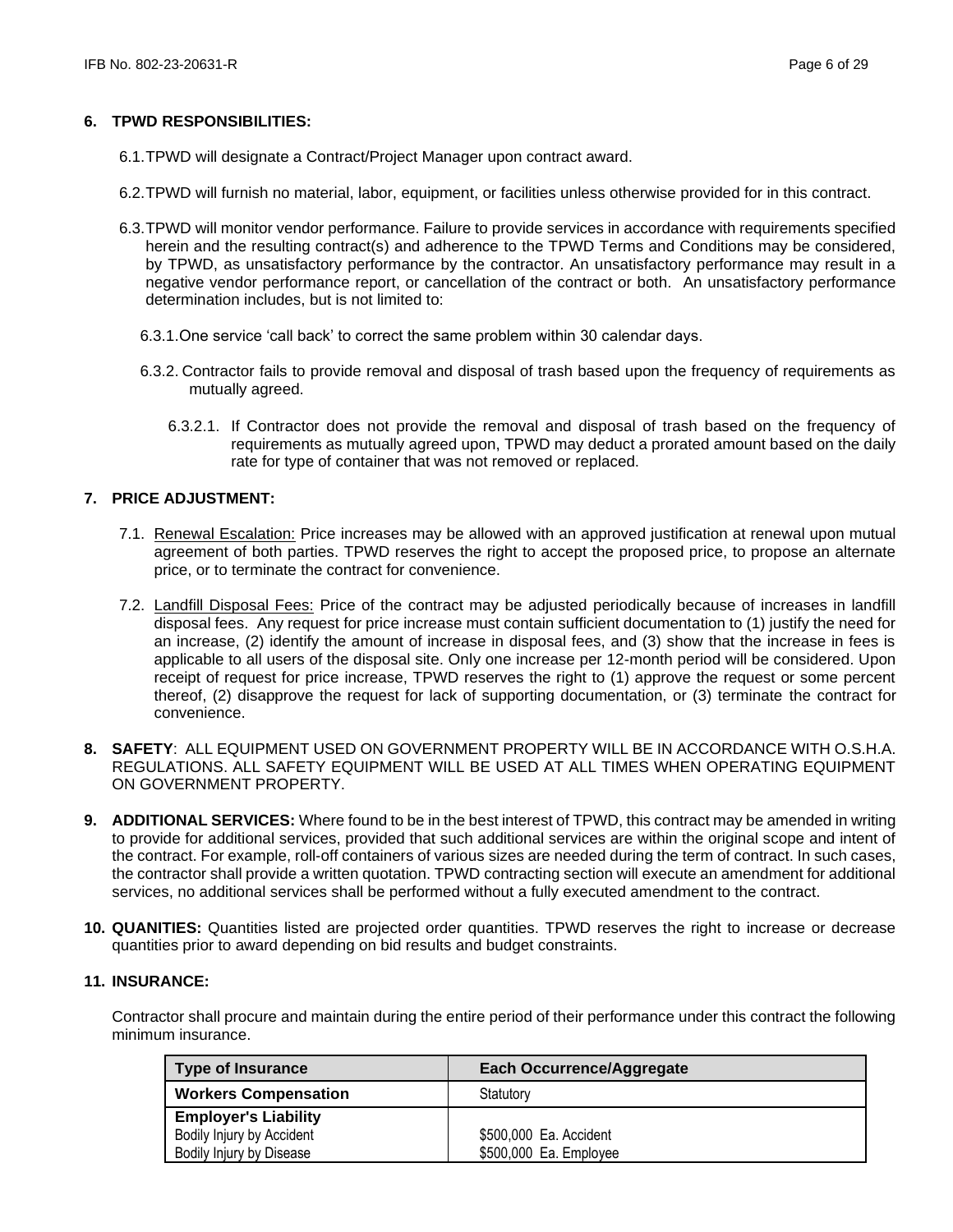| Bodily Injury by Disease                                               | \$500,000 Policy Limit                                                                     |
|------------------------------------------------------------------------|--------------------------------------------------------------------------------------------|
| <b>Commercial General Liability</b>                                    | \$500,000 Bodily Injury & Property Damage - Each Occurrence<br>\$1,000,000 Aggregate Limit |
| General Aggregate Applies Per Project                                  | \$5,000 Medical Expense Each Person                                                        |
|                                                                        | \$500,000 Personal Injury & Advertising Liability                                          |
|                                                                        | \$1,000,000 Products / Completed Operations Aggregate Limit                                |
| <b>Automobile Liability</b><br>All Owned, Hired and Non-Owned Vehicles | \$500,000 Combined Single Limit                                                            |

*Note: Workers' Compensation is required by an "employer" which is defined as "a person who employs one or more employees." If respondent has no employees, such insurance is not required. If respondent claims they have no employees, TPWD will require a statement to that fact.*

Policy must contain an additional insured endorsement: *The State of Texas, acting through Texas Parks and Wildlife Department and its officers and employees, is listed as an additional insured and loss payee.*

Prior to the commencement of the job and not later than ten (10) days following award, the Contractor shall furnish to TPWD, for approval, a certificate of insurance as proof that the required insurance is in full force and effect.

# **The certificate of insurance shall be sent to: Purchasing & Contracting, Texas Parks & Wildlife Department, 4200 Smith School Road, Austin, Texas 78744; [purchasing@tpwd.texas.gov](mailto:purchasing@tpwd.texas.gov) or may be faxed to (512) 389- 4677.**

# **12. INQUIRIES:**

12.1. CONTACT: All requests, questions, or other communications about this Solicitation shall be made in writing to TPWD's Purchasing Department, addressed to the following person:

> Vanessa Contreras, Purchaser **Phone: (512)** 389-4722 Texas Parks & Wildlife Department Fax: (512) 389-4677 4200 Smith School Road, Austin, Texas 78744 [Purchasing.Bidbox](mailto:Purchasing.Bidbox@tpwd.texas.gov)[@tpwd.texas.gov](mailto:Purchasing.Bidbox@tpwd.texas.gov)

- 12.2. CLARIFICATIONS: TPWD will allow written requests for clarification of this Solicitation. Questions may be e-mailed to the point-of-contact listed above **a minimum of 5 days before the specified date listed on the IFB Cover Page (Page 1). Answers to questions shall be provided by an Addendum, it is the responsibility of interested parties to periodically check the ESBD and TPWD websites for updates/addenda to this solicitation prior to submitting a bid.** Questions should be submitted in the following format: a) Reference the Solicitation number; b) Reference the Section number, Page number, Paragraph number, and Text of passage being questioned; and c) Question.
- 12.3. PROHIBITED COMMUNICATIONS: Upon issuance of this solicitation, TPWD, its representative(s), or partners will not answer questions or otherwise discuss the contents of this Solicitation with any potential Respondent or their representative(s), except for the written inquires described in *Section 11.2* above. Attempts to ask questions by phone or in person will not be allowed or recognized as valid. **Failure to observe this restriction may disqualify respondent**. Respondent shall rely only on written statements issued through or by TPWD's purchasing staff. This restriction does not preclude discussions between affected parties for the purposes of conducting business unrelated to this solicitation.

# **13. DELIVERY AND ACCEPTANCE:**

- 13.1. **Project Completion Delays:** If delay is foreseen, Contractor shall give written notice to TPWD. Default in promised Completion without accepted reasons or failure to meet specifications authorizes TPWD to purchase services of this contract elsewhere and charge any increased costs for the services, including the cost of re-soliciting, to the Contractor.
- 13.2. **Acceptance:** All services performed will be subject to acceptance inspection upon completion. Acceptance inspection will not take more than five (5) working days, weather permitting. Vendor will be notified within this time frame of any units not delivered in full compliance with the purchase order specifications.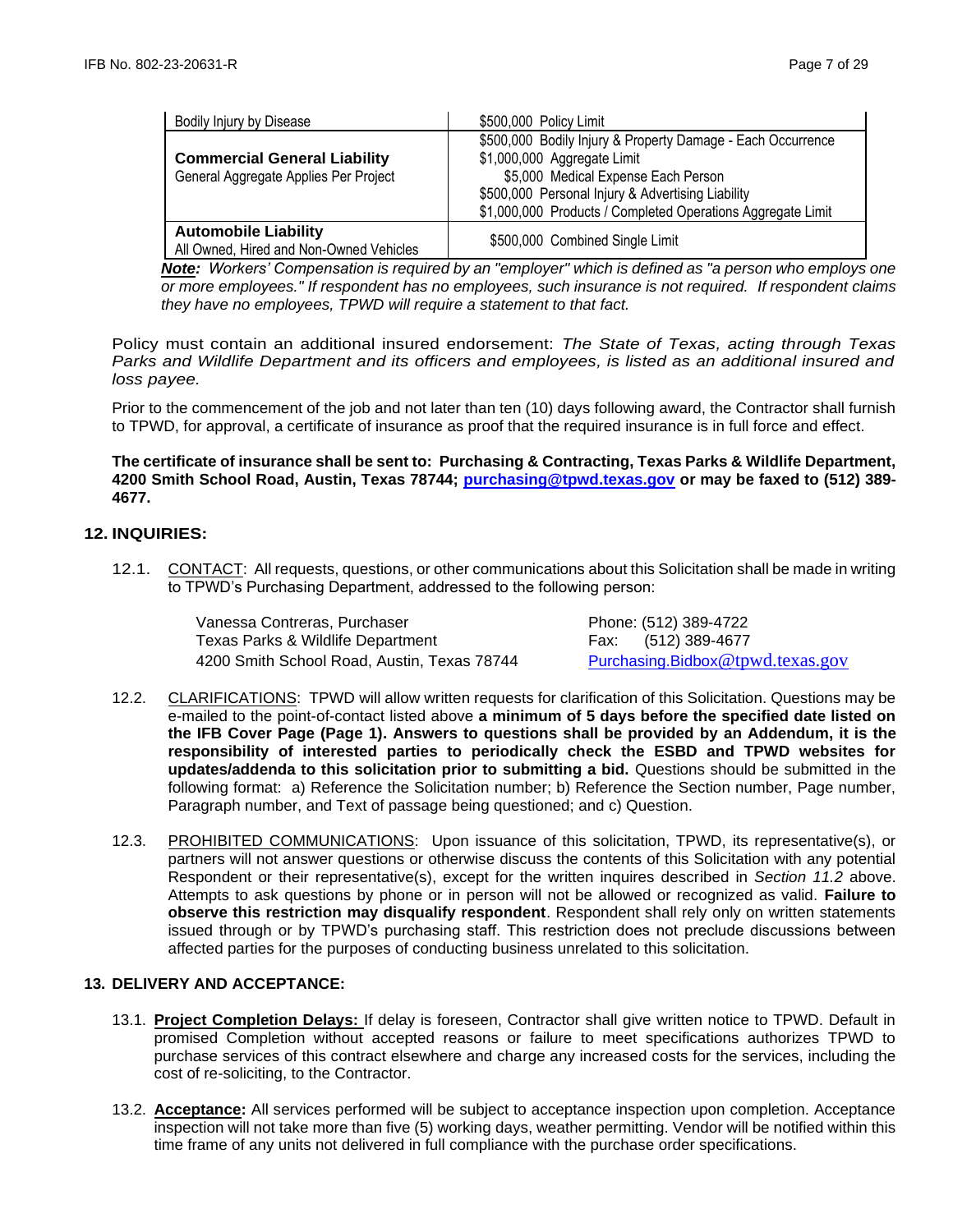#### **14. BID RESPONSE INSTRUCTIONS:**

#### 14.1. **Bid Submission**:

- 14.1.1. Submission Deadline: All bids shall be received and time stamped at TPWD **prior** to 2:00 PM Central Time on the "Bid Opening" date specified on the IFB Cover Page (page 1). Late bids will not be considered under any circumstance and will be returned.
- 14.1.2. General Format: Respondent shall submit one (1) bid response, signed dated and completed.
- 14.1.3. Bid Delivery: Bids may be returned via email to **[Purchasing.BidBox@tpwd.texas.gov,](mailto:Purchasing.BidBox@tpwd.texas.gov)**  mail, or hand-delivery.
- 14.1.4. Bids returned by mail or hand delivery should be placed in a sealed envelope and correctly identified with IFB number, submittal deadline/opening date and time. It is the Bidder's responsibility to appropriately mark and deliver the bids to TPWD by the specified date.
- 14.1.5. Respondents are responsible for all costs of bid preparation.
- 14.2. **Bid Content:** Below is a summary of required and requested information. Bids submitted without this information will be evaluated accordingly. TPWD reserves the right, in its sole judgment and discretion, to waive minor technicalities and errors in the best interest of the state.
	- 14.2.1. Bid Form: Respondent must submit the IFB form, signed, dated and completed. *Failure to submit this information will result in disqualification of bid.*
	- 14.2.2. Exhibit A: Company Profile
	- 14.2.3. Exhibit B: Past Projects with Corresponding References

# **15. EVALUATION AND AWARD:**

- 15.1. An award will be made on an all or none basis. Only responses submitted by the bid opening, with required submittal documents and meeting qualifications will be considered. Failure to submit the required information may be cause for rejection of the bid response. TPWD reserves the right to waive informalities and minor irregularities in bids received.
- 15.2. TPWD reserves the right to consider respondent qualifications, equipment, facility, references; conduct studies and other investigations as necessary to evaluate any response; request additional relevant information; disqualify bid based on unsatisfactory reference checks, reports and records of service.
- 15.3. Award: TPWD will award a Contract to the respondent whose quote is considered to be the Best Value to TPWD, price and other factors considered. The following factors may be used to evaluate bids:
	- 15.3.1. Lowest Price
	- 15.3.2. Ability, Qualifications and Experience Meeting or Exceeding the Requirement
	- 15.3.3. Delivery / Service Schedule
	- 15.3.4. Past Performance

#### **16. INVOICING AND PAYMENT**

The following procedures apply to invoicing and payment in addition to those listed in the *General Terms and Conditions, Para. 9:*

16.1. Contractor to submit invoice(s) to: Texas Parks & Wildlife, Accounts Payable, 4200 Smith School Road, Austin, Texas 78744.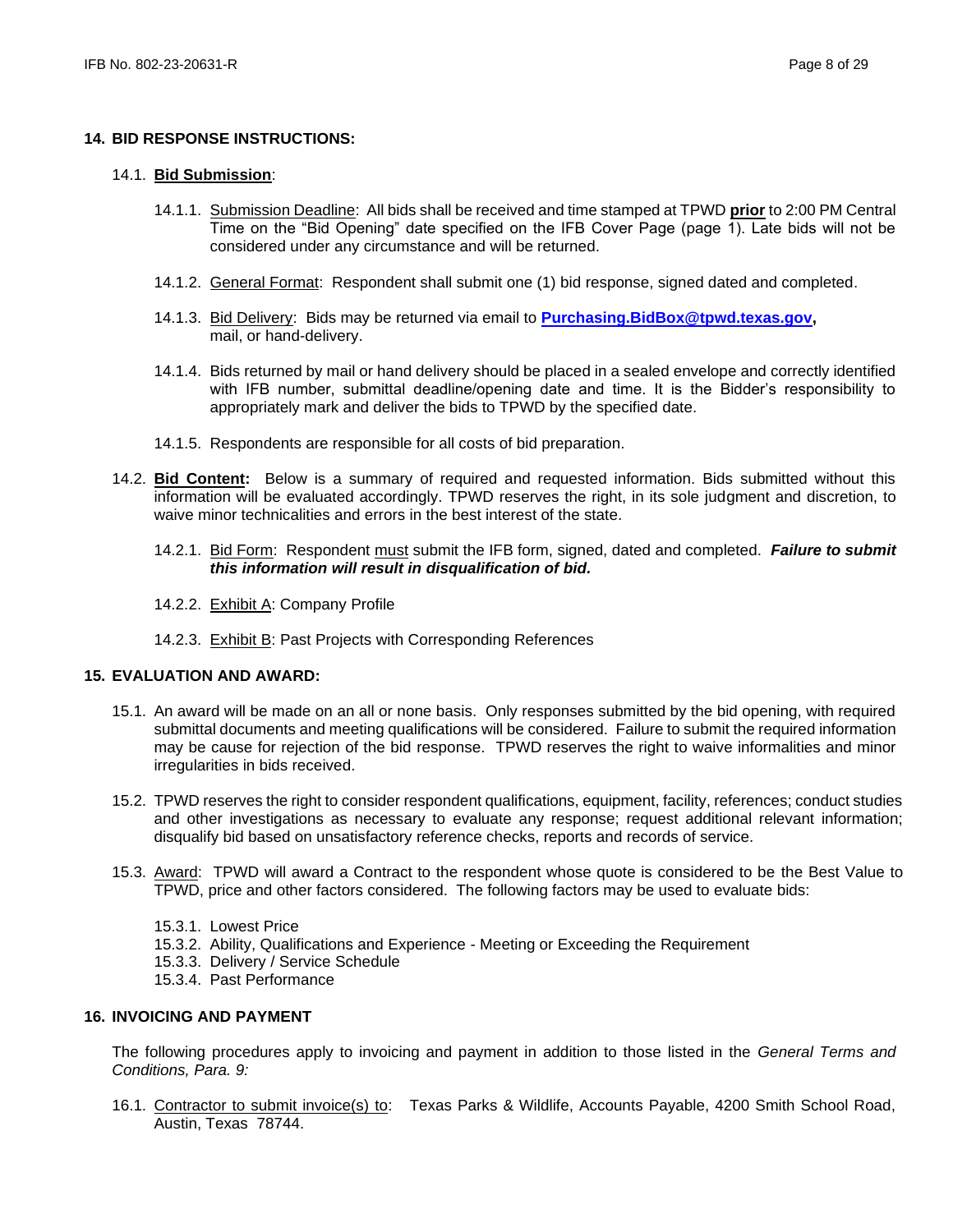#### 16.2. Invoices must show:

- 16.2.1. Name of Contractor exactly as shown on the contract, Texas Payee Identification Number (PIN), and correct "Remit to" address
- 16.2.2. Name of receiving entity
- 16.2.3. Contract/purchase order number
- 16.2.4. Description, quantity, unit of measure, unit price, extended price of each item
- 16.2.5. Total price
- 16.2.6. Discount, if applicable, extended and deducted to arrive at a NET TOTAL for invoice
- 16.2.7. Attach supporting documentation, if required

#### 16.3.Payment:

- 16.3.1. Contractor will be paid for the services performed as invoiced. If another payment mechanism is agreed to by the parties, then contractor will be paid in accordance with the agreement approved by the parties.
- 16.3.2. Payment normally will be made to the Contractor within 30 days after receipt of a properly prepared invoice or the receipt of and the acceptance of services ordered, whichever is later. State agencies are required by state law to pay properly submitted invoices within 30 days or the Contractor may charge a late payment fee established by law.
- 16.3.3. Payments for services purchased with state appropriated funds will be made through state warrants issued by the Comptroller of Public Accounts. Payments by qualified ordering entities will be made through the entities local payment system.

Electronic payment may be available through some ordering entities. Contact Accounts Payable at 512-389-4833 for additional information.

#### **17. BIDDER AFFIRMATION**

Bidder has not given, offered to give, nor intends to give at any time hereafter any economic opportunity, future employment, gift, loan, gratuity, special discount, trip, favor, or service to a public servant connection with the submitted bid.

Pursuant to Texas Government code, Title 10, Subtitle D, Section 2155.004(a), the bidder has not received compensation for participation.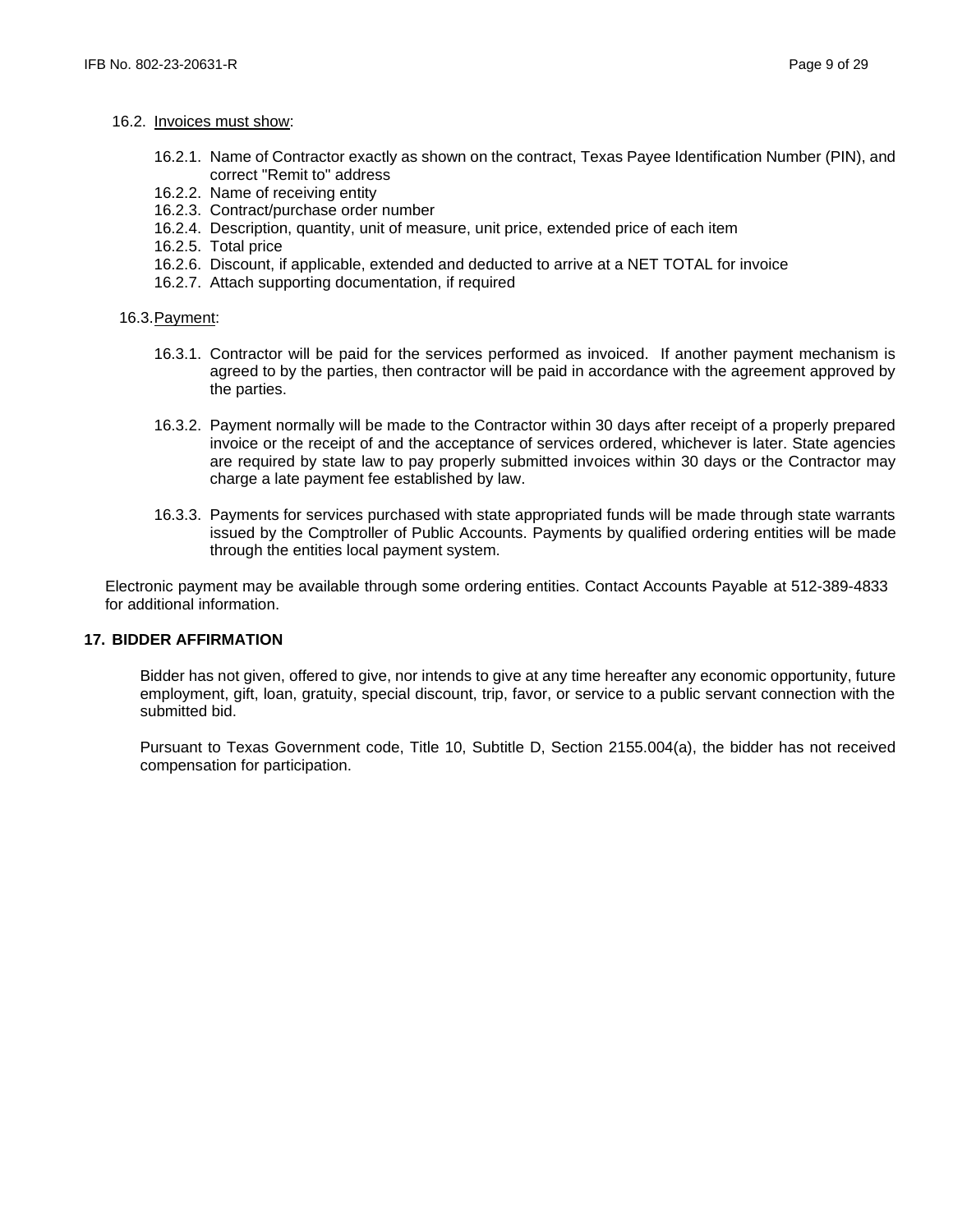# **EXHIBIT A- COMPANY PROFILE**

**Respondent shall use this exhibit (or a reasonable facsimile) to clearly demonstrate how they meet the requirements set forth in this IFB.** This form may be modified as needed to comply with the requirement to document company information. *Failure to return this exhibit (or a reasonable facsimile) may result in the proposal being considered non-responsive.*

| <b>Company Name:</b>                                                                                                         |                    |  |
|------------------------------------------------------------------------------------------------------------------------------|--------------------|--|
| <b>Number Years in Business:</b>                                                                                             | <b>Number of</b>   |  |
|                                                                                                                              | <b>Employees:</b>  |  |
| Principal place of business (Corporate Headquarters):                                                                        |                    |  |
| <b>Address:</b>                                                                                                              |                    |  |
| City, State, Zip:                                                                                                            |                    |  |
| Facility responsible for servicing the contract:                                                                             |                    |  |
| <b>Address:</b>                                                                                                              |                    |  |
| City, State, Zip:                                                                                                            |                    |  |
| Contact Person regarding company's proposal submission to the solicitation:                                                  |                    |  |
| Name / Title:                                                                                                                |                    |  |
| <b>Phone Number:</b>                                                                                                         | <b>Fax Number:</b> |  |
| <b>Email Address:</b>                                                                                                        |                    |  |
|                                                                                                                              |                    |  |
| Personnel who will be responsible for the management and day-to-day operations of the services                               |                    |  |
| solicited in this IFB.                                                                                                       |                    |  |
| Name/Title:                                                                                                                  |                    |  |
| Indicate if your company or any of its subsidiaries filed or met criteria for bankruptcy within last five<br>years.          |                    |  |
| If yes, explain.<br><b>No</b>                                                                                                |                    |  |
| Indicate if your company or any of its subsidiaries has been involved in litigation within last five years. If yes, explain. |                    |  |
| Yes<br>If yes,<br><b>No</b><br>explain.                                                                                      |                    |  |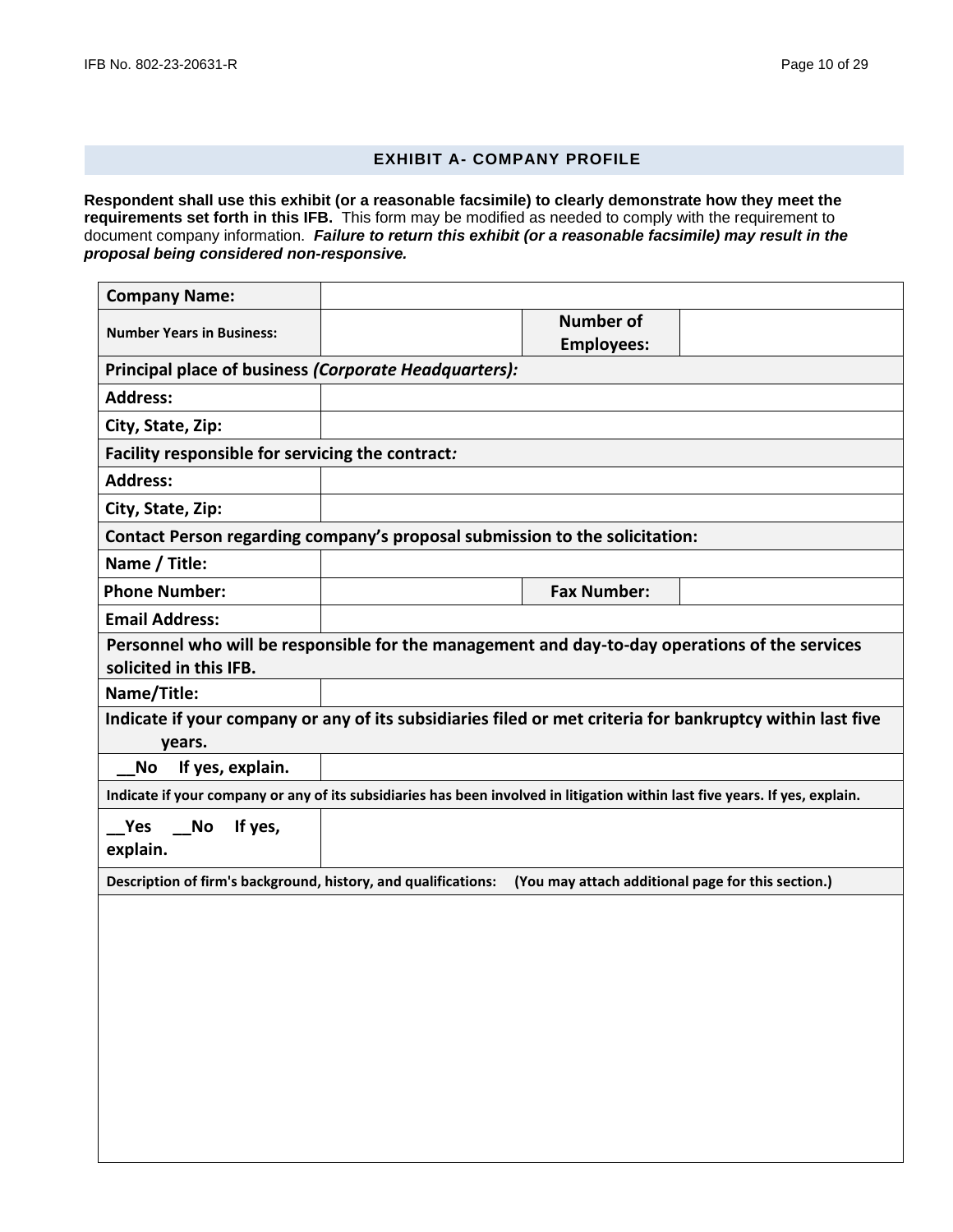### **EXHIBIT B – PAST PROJECTS WITH CORRESPONDING REFERENCES**

**Respondent Name: \_\_\_\_\_\_\_\_\_\_\_\_\_\_\_\_\_\_\_\_\_\_\_\_\_\_\_\_\_\_\_\_\_\_\_\_\_\_\_\_\_\_\_\_**

*Respondents shall use this exhibit (or reasonable facsimile) to provide a minimum* **of three (3) references** for jobs completed within the last five (5) years. The references shall illustrate recent experience successfully completing work of a similar nature and scope as the work described in this IFB. *Attention: Do NOT use TPWD staff or past work performed for TPWD as a "reference" in Exhibit B.* This form may be modified as needed to comply with the requirement to document company information. *Failure to return this exhibit (or a reasonable facsimile) may result in the proposal being considered non-responsive. TPWD reserves the right to check references prior to award. Any negative responses received may be grounds for disqualification of the proposal.*

### REFERENCE 1:

| Company Name:                       |  |
|-------------------------------------|--|
| Company Address:                    |  |
| Contact Name/Title/Phone:           |  |
| Service Period:                     |  |
| <b>Brief Description of Project</b> |  |

#### REFERENCE 2:

| Company Name:                       |  |
|-------------------------------------|--|
| Company Address:                    |  |
| Contact Name/Title/Phone:           |  |
| Service Period:                     |  |
| <b>Brief Description of Project</b> |  |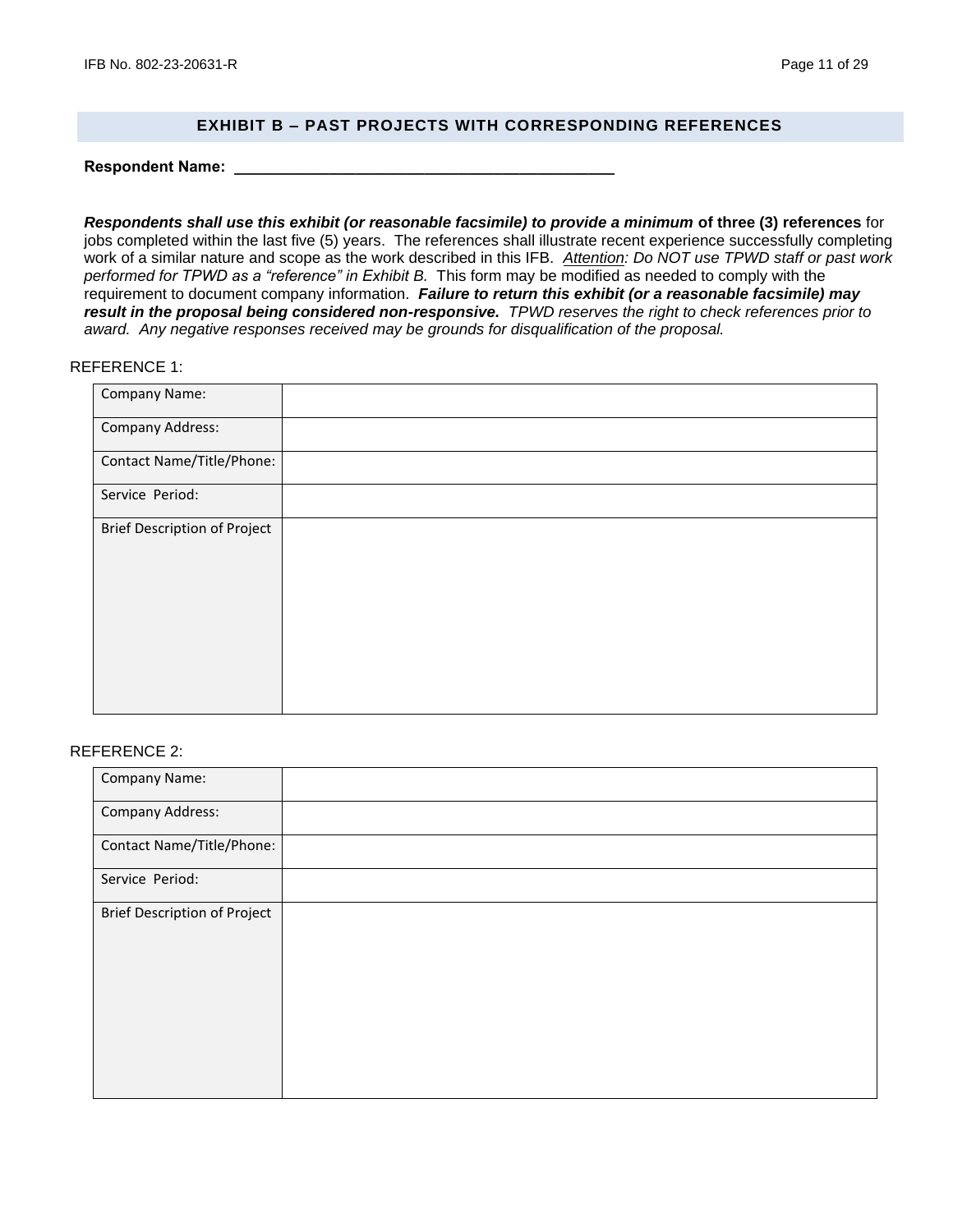# REFERENCE 3:

| Company Name:                       |  |
|-------------------------------------|--|
| <b>Company Address:</b>             |  |
| Contact Name/Title/Phone:           |  |
| Service Period:                     |  |
| <b>Brief Description of Project</b> |  |

# REFERENCE 4:

| Company Name:                       |  |
|-------------------------------------|--|
| <b>Company Address:</b>             |  |
| Contact Name/Title/Phone:           |  |
| Service Period:                     |  |
| <b>Brief Description of Project</b> |  |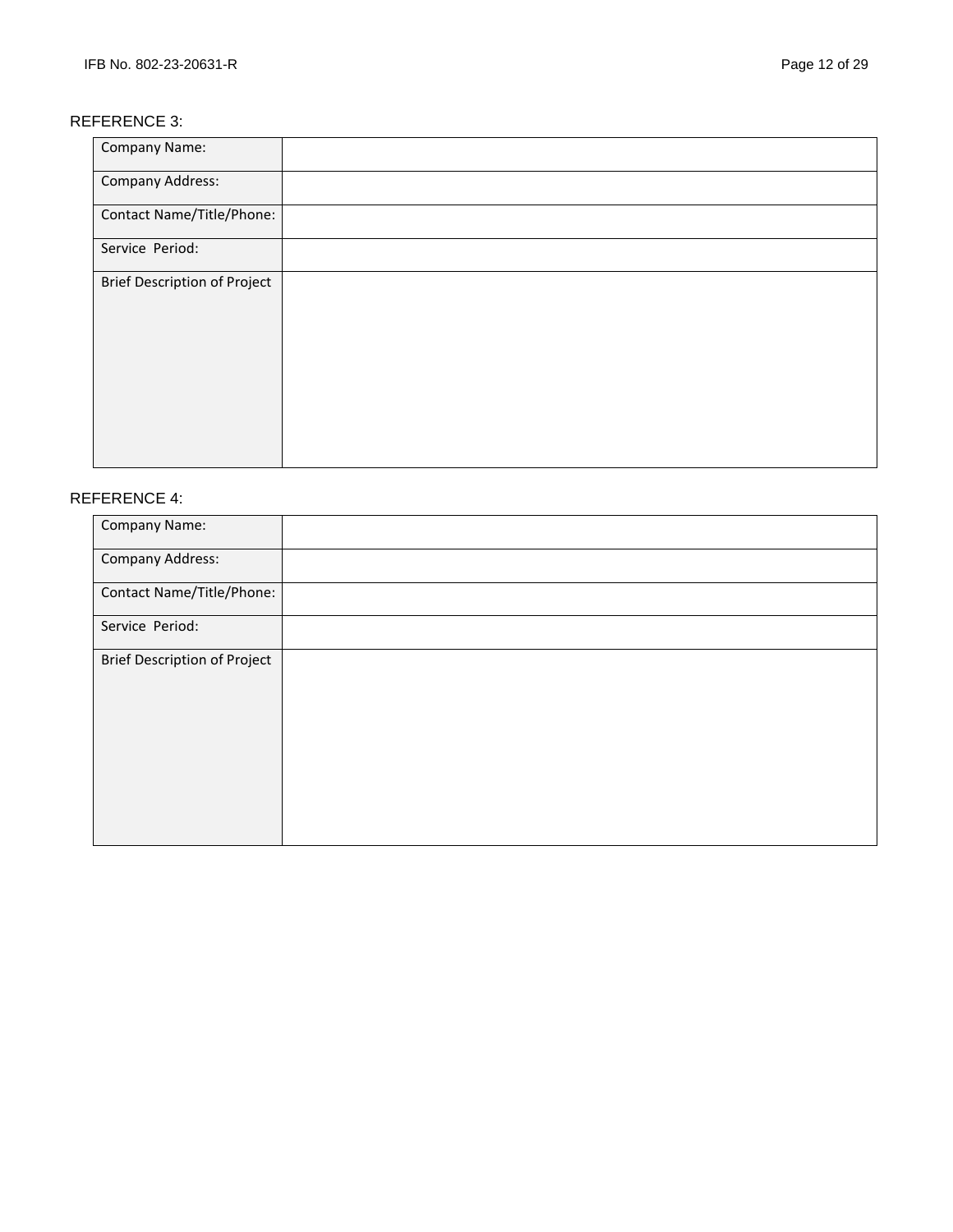# **GENERAL TERMS AND CONDITIONS**

#### MARCH 2022

#### (ITEMS BELOW APPLY TO AND BECOME A PART OF THE CONTRACT)

Any Contract awarded as a result of this solicitation will contain the General Terms and Conditions listed below in this Section. Subcontractors are also obliged to comply with these provisions.

- **1. DEFINITIONS:** As used throughout this solicitation, the following terms have the meaning set forth below. All other terms have the meaning set forth in Webster's II New College Dictionary.
	- 1.1. Bidder: An individual or entity that submits a bid. The term includes anyone acting on behalf of the individual or entity that submits a bid, such as an agent, employee and representative. See Respondent.
	- 1.2. Contractor: The individual, corporation, company, partnership, firm, or organization that has to furnish the materials and has to perform the work as stated in the solicitation.
	- 1.3. ESBD: The Electronic State Business Daily, which is available online at <http://www.txsmartbuy.com/esbd> .
	- 1.4. Gov't Code: The Texas Government Code.
	- 1.5. Owner: Texas Parks and Wildlife Department, an agency of the State of Texas.
	- 1.6. Party/Parties: Either the TPWD and Respondent separately or collectively.
	- 1.7. Respondent: Any person or Vendor who submits a Bid/Proposal/Offer in response to this solicitation.
	- 1.8. Services: Includes the use of labor, materials, facilities, equipment, and any other need that is necessary or incidental to the successful completion of the Contract.
	- 1.9. Subcontractor: Any supplier, distributor, Contractor, person, or firm furnishing to the Contractor, materials or services necessary or incidental to the performance of the Contract between TPWD and Contractor.
	- 1.10. TAC: The Texas Administrative Code, which is the publication for administrative rules.
	- 1.11. Texas Identification Number: A unique 11-digit number assigned by the Texas Comptroller of Public Accounts. When a Payee first contracts with a state agency, that Payee must provide either a federal Employer Identification Number (EIN) or a Social Security number (SSN). The Texas Identification Number (TIN) is based on this number. (Note: If Respondent does not have a TIN, or does not know their TIN, they may list their EIN or SSN on the "Texas Identification Number" line of the Vendor Information Block of their RFP, RFO, IFB or RFQ response.)
	- 1.12. TPWD: Texas Parks and Wildlife Department acting on behalf of the State of Texas.

### **2. SPECIFICATIONS:**

- 2.1. The goods/services provided shall be in accordance with the purchase specifications herein. TPWD will decide the answers to all questions that may arise as to the interpretation of the specifications and the quality, or acceptability of goods/services provided. TPWD will decide the rate of progress of the work and the acceptable fulfillment of the goods/service on the part of the Contractor.
- 2.2. Catalogs, brand names or manufacturer's references are descriptive only, and indicate type and quality desired. Bids/Proposals on brands of like nature and quality will be considered unless advertised under Texas Gov't Code §2155.067. If the Respondent is offering brands other than the references, response should show manufacturer, brand or trade name, and other description of product offered. If Respondent is offering brand(s) other than brand(s) specified, illustrations and complete description of product offered are requested to be made part of the bid. Failure to take exception to specifications or reference data will require Respondent to furnish specified brand names, numbers, etc.
- 2.3. Unless otherwise specified, items shall be new and unused and of current production.
- 2.4. Samples, when requested, must be furnished free of expense to the State. If not destroyed in examination, they will be returned to the Respondent, on request, at Respondent's expense. Each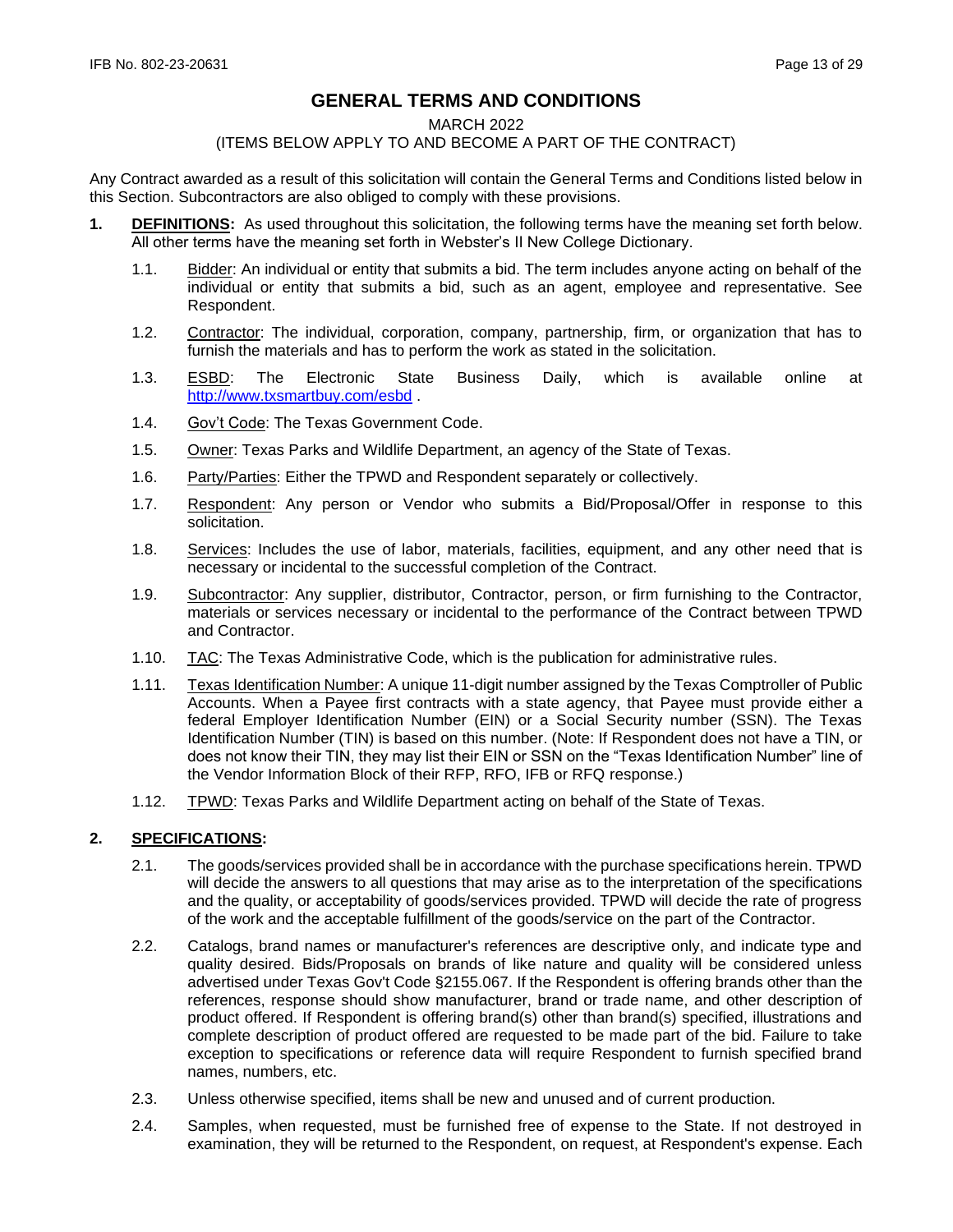sample should be marked with Respondent's name and address, and requisition number. Do not enclose in or attach response submission to sample.

- 2.5. The State will not be bound by any oral statement or representation contrary to the written specifications of this Solicitation.
- 2.6. Manufacturer's standard warranty shall apply unless otherwise stated in the solicitation.
- **3. AWARD OF A PURCHASE ORDER:** Standard Purchase Order Terms and Conditions apply. If a conflict exists between the standard Purchase Order Terms and Conditions and specific language in this solicitation, the language in the solicitation shall prevail.
	- 3.1. A response to a solicitation is an offer to Contract with TPWD based on the terms, conditions and specifications contained in the solicitation. Responses do not become Contracts unless and until they are accepted through an authorized TPWD designee by issuance of a Purchase Order.
	- 3.2. This procurement will be conducted in accordance with the State Purchasing Act, Title 10, Subtitle D, Chapters 2151 through 2177, of the Texas Gov't Code (TGC) and TPWD rules. Any Contract resulting from this procurement shall consist of one (1) document. This document will contain all of the rights and duties of the parties extracted from the relevant terms and conditions of this solicitation (including its attachments, exhibits, supplements, and addenda); the successful Contractor's response; any TPWD request for a Best and Final Offer; and any successful Contractor's Best and Final Offer, if applicable.
	- 3.3. Best Value TPWD will be the sole judge of best value. Award will be based on Best Value criteria and may include, but is not limited to:
		- 3.3.1. Best meets the goals and objectives of the solicitation as stated above.
		- 3.3.2. Best meets the quality and reliability of the proposed services.
		- 3.3.3. Effect of the proposed solution on agency productivity.
		- 3.3.4. Provides the most customer focused solution that will best meet the needs of the public.
		- 3.3.5. Experience in successfully providing services in this solicitation.
		- 3.3.6. Past Performance: A Respondent's past performance will be measured based upon pass/fail criteria in compliance with applicable provisions of Gov't Code §§2155.074, 2155.075, 2156.007, 2157.003, and 2157.125. Respondents may fail this selection criterion for any of the following conditions:
			- The Vendor has a score less than C or Legacy Unsatisfactory in the Vendor Performance System,
			- Currently under a Corrective Action Plan through the Texas Comptroller of Public Accounts (CPA),
			- Having repeated negative Vendor Performance Reports for the same reason,
			- Having Purchase Orders that have been cancelled in the previous 12 months for nonperformance (i.e., late delivery, etc.).
		- 3.3.7. Contractor performance information is located on the CPA web site at: [www.txsmartbuy.com/vpts.](http://www.txsmartbuy.com/vpts) CPA may conduct reference checks with other entities regarding past performance. In addition to evaluating performance through the Vendor Performance Tracking System (as authorized by 34 Texas Administrative Code §20.115), CPA may examine other sources of vendor performance including, but not limited to, notices of termination, cure notices, assessments of liquidated damages, litigation, audit reports, and non-renewals of Contracts. Any such investigations shall be at the sole discretion of CPA, and any negative findings, as determined by CPA, may result in nonaward to the Respondent.
- **4. UNIT PRICES:** Respondents must price per unit shown. Unit prices shall govern in the event of extension errors.
- **5. FREIGHT:** Quote FOB destination, freight prepaid and allowed unless otherwise stated within the specifications.
- **6. DELIVERY:**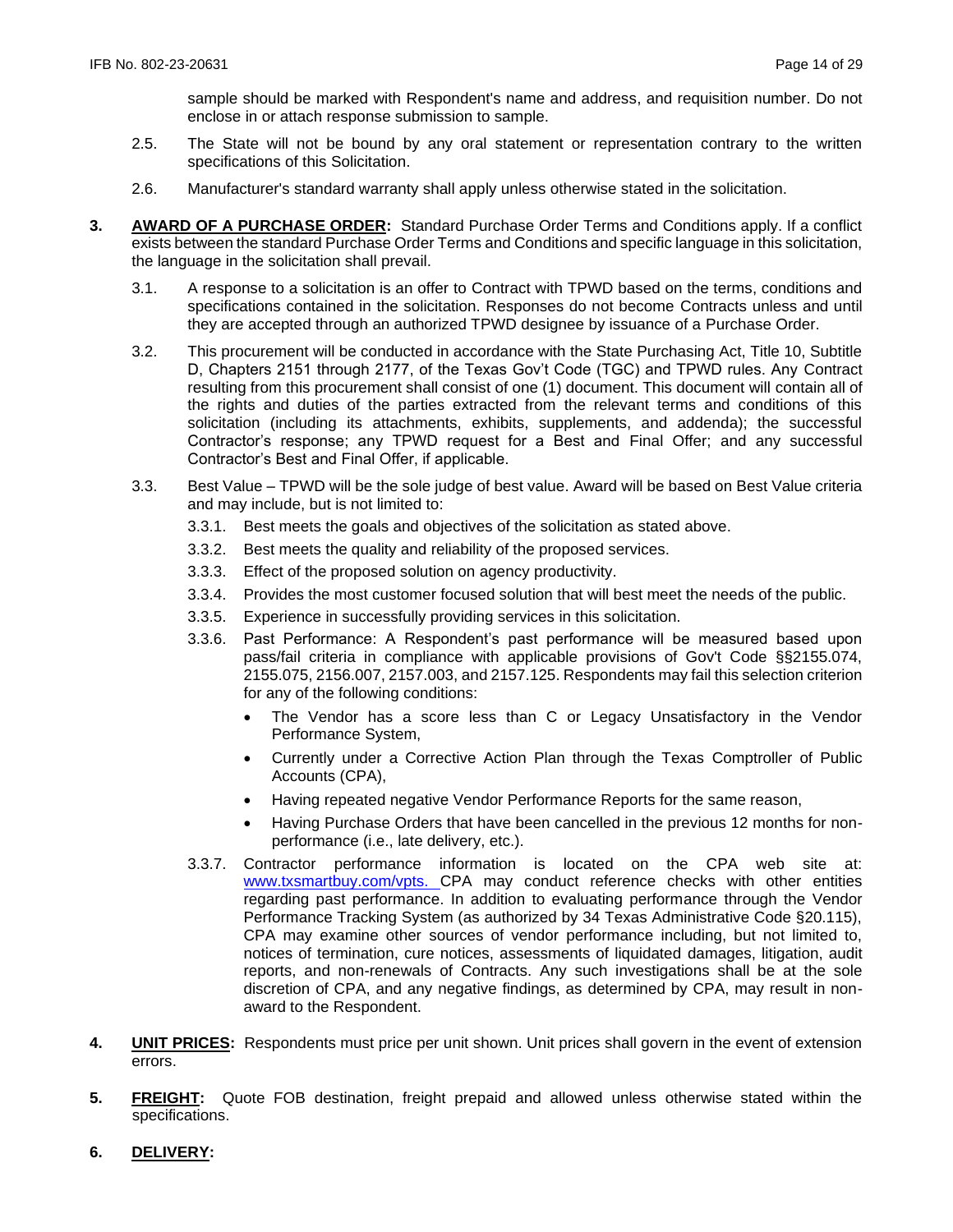- 6.1. Show number of days required to place material in receiving agency's designated location under normal conditions. Delivery days mean calendar days, unless otherwise specified. Failure to state delivery time obligates Respondent to deliver in 14 calendar days. Unrealistic delivery promises may cause solicitation to be disregarded.
- 6.2. If delay is foreseen, Contractor shall give written notice to the TPWD. Contractor must keep the TPWD advised at all times of status of order.
- 6.3. Default in promised delivery (without accepted reasons) or failure to meet specifications authorizes the TPWD to purchase supplies elsewhere and charge full increase, if any, in cost and handling to defaulting Contractor.
- 6.4. Substitutions: No substitutions permitted without written approval of TPWD.
- 6.5. Delivery shall be made during normal working hours only unless prior approval has been obtained from ordering agency. Normal working hours are 8:00 AM until 5:00 PM Monday through Friday except State and National holidays.

### **7. TESTING AND INSPECTION:**

- 7.1. TPWD may test and inspect goods and services purchased under the Contract to ensure compliance with the specifications of this solicitation and the Contract. TPWD may also test and inspect goods and services before they are purchased under the Contract. Authorized TPWD personnel shall have access to the Respondent's place of business for the purpose of inspecting the goods. To the extent practical, TPWD inspections will not disrupt the Respondent's daily operations. Tests shall be performed on samples submitted with the Bid/Proposal or on samples taken from regular shipments. All costs of testing and inspection shall be borne by the Respondent. In the event the goods tested fail to meet or exceed all conditions and requirements of the solicitation and Contract, the goods will be rejected in whole or in part, at the State's option, and returned to the Respondent or held for disposition at the Respondent's expense. Latent defects may result in cancellation of the Contract at no expense to the state.
- 7.2. If material fails to meet specifications, the Respondent will be notified by fax, mail, or e-mail. The Respondent will have ten (10) working days after receipt of the notification to remove the rejected material from state property. Material will be removed at the Respondent's expense. Material not removed in the allotted time period will be disposed by TPWD. The Respondent will be charged for all disposable expenses conducted by TPWD.
- **8. CHANGES:** TPWD may at any time, by a written order, make changes within the general scope of this Contract, in the definition of services to be performed, and the time (i.e., hours of the day, days of the week, etc.) and place of performance thereof. If any such change causes an increase or decrease in the cost of, or the time required for the performance of any part of the services under this Contract, whether changed or not changed by any such order, an equitable adjustment shall be made in the Contract price or time of performance or both and the Contract shall be modified in writing accordingly. Any claim by the Contractor for adjustment under this clause must be asserted within 30 days from the date of receipt by the Contractor of the notification of change, provided, however, that TPWD, if it decides that the facts justify such action, may receive and act upon such claims asserted at any time prior to final payment under this Contract. Failure to agree to any adjustment shall be a dispute concerning a question of fact within the meaning of the clause of this Contract entitled "Dispute Resolution."

# **9. INVOICING AND PAYMENT:**

9.1 Invoices: In order to receive payment under the Contract, the Contractor must submit an original invoice to TPWD, which will be designated in the Purchase Order as the "Bill To" address. To be a proper invoice that may be accepted and paid, the invoice must include the following information and/or attachments: (1) Name and address of the Contractor. (2) The Contractor's Texas Identification Number (TIN). (3) The Contractor's invoice remittance address. (4) The Purchase Order number authorizing the delivery of products or services. (5) A description of what the Contractor delivered, including, as applicable, the time period, serial number, unit price, quantity, and total price of the products and services. If the invoice is for a lease, the Contractor must also include the payment number (e.g., 1 of 36).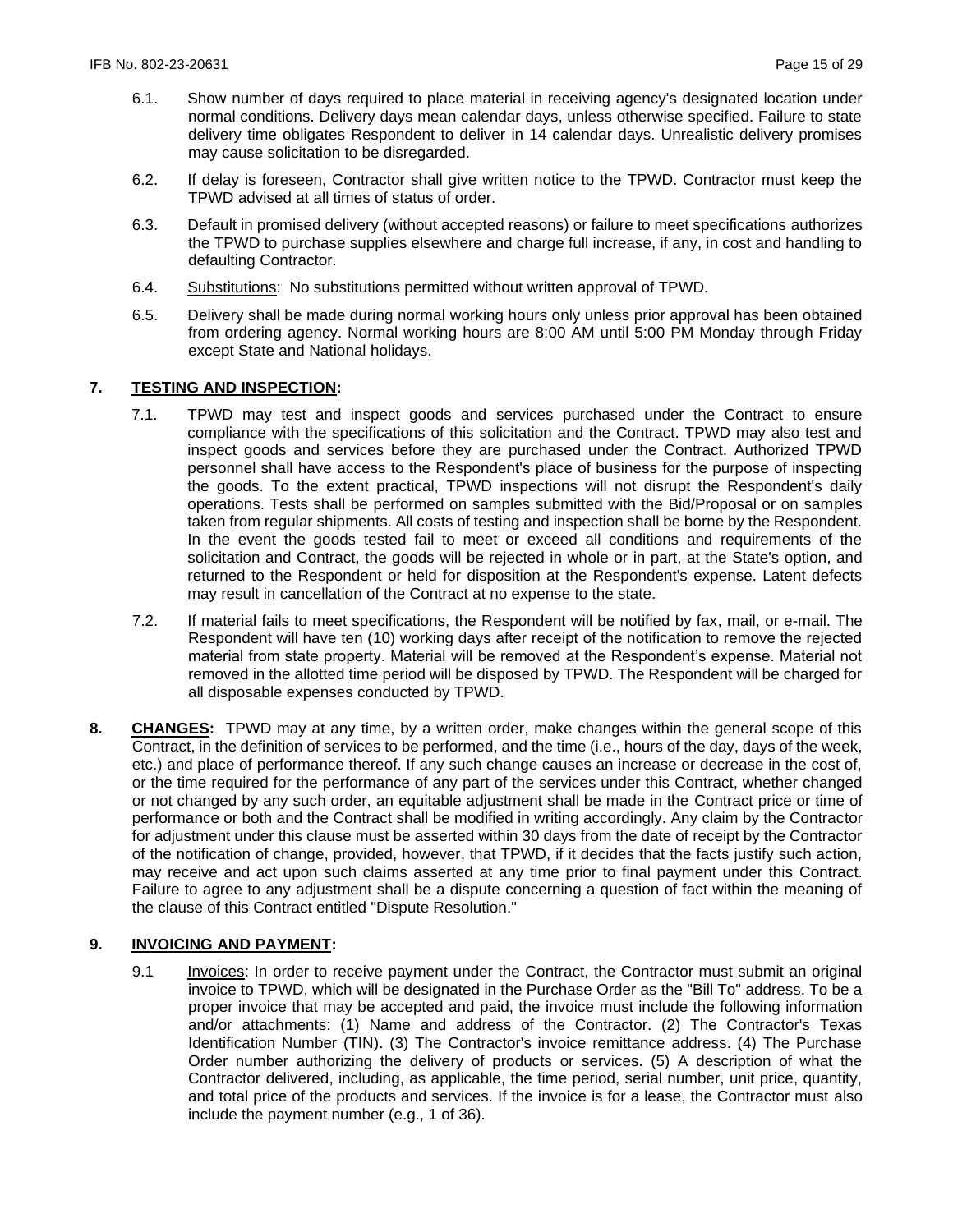- 9.2 Disputed Invoices: As stated above, the Contractor will receive notice of an error in an invoice submitted for payment by not later than the 21st day after the date the invoice was received by the TPWD. If an invoice dispute is resolved in favor of the Contractor, the Contractor is entitled to receive interest on the unpaid balance of the invoice, beginning on the date the invoice became overdue, pursuant to Gov't Code §2251. 021. If a dispute is resolved in favor of the TPWD, the Contractor shall submit a corrected invoice that must be paid in accordance with Section 2251.021. The unpaid balance accrues interest if the corrected invoice is not paid by the appropriate date.
- 9.3 Time and Manner of Payment: Pursuant to Texas Gov't Code Chapter 2251, payment by TPWD is overdue on the 31st day after the later of: (1) the date the TPWD receives the goods under the Contract; (2) the date the performance of the service under the Contract is completed; or (3) the date the TPWD receives the invoice for the goods or service. Payment by a political subdivision Customer whose governing body meets only once a month or less frequently is overdue on the 46th day after the later event of: (1) the date TPWD receives the goods under the Contract; (2) the date the performance of the service under the Contract is completed; or (3) the date TPWD receives the invoice for the goods or service.
- **10. PATENTS, TRADEMARKS, OR COPYRIGHTS: Respondent agrees to defend and indemnify the TPWD and State from claims involving infringement or violation of patents, trademarks, copyrights, trade secrets, or other proprietary rights, arising out of the TPWD's or the State's use of any good or service provided by the Respondent as a result of this solicitation.**
- **11. PROHIBITION ON LOBBYING:** The Respondent shall comply with the provisions of a federal law known generally as the Lobbying Disclosure Act, 2 U.S.C. §1601 et seq. By submitting a Bid/Proposal, the Respondent certifies that it shall not and has not used federally appropriated funds to pay any person or organization for influencing or attempting to influence any officer or employee of any federal agency, a member of Congress, officer or employee of Congress, or an employee of a member of Congress in connection with obtaining any federal Contract, grant, or any other award covered by 31 U.S.C. §1352. It also certifies that the Respondent shall disclose any lobbying with non-federal funds that takes place in connection with obtaining any federal award by completing and submitting Standard Form LLL.
- **12. ANTI-TRUST AND ASSIGNMENT OF CLAIMS:** The undersigned affirms under penalty of perjury of the laws of the State of Texas that (1) in connection with this Response, neither I nor any representative of the Respondent have violated any provision of the Texas Free Enterprise and Antitrust Act, Tex. Bus. & Comm Code Chapter 15; (2) in connection with this Response, neither I nor any representative of the Respondent have violated any federal antitrust law; and (3) neither I nor any representative of the Respondent have directly or indirectly communicated any of the contents of this Response to a competitor of the Respondent or any other company, firm, partnership or individual engaged in the same line of business as the Respondent. The successful Contractor hereby assigns to TPWD, any and all claims for overcharges associated with any contract resulting from this solicitation which arise under the antitrust laws of the United States 15 U.S.C.A., Section 1, et seq. (1973), and which arise under the antitrust laws of the State of Texas, Texas Business and Commercial Code Ann. Sec. 15.01, et seq. (1967).
- **13. DEBTS AND DELINQUENCIES:** As required by Gov't Code §2252.903, the Respondent agrees that any payments due under the Contract shall be directly applied towards eliminating any debt or delinquency is has to the State of Texas including, but not limited to, delinguent taxes, delinguent student loan payments, and delinquent child support.

### **14. DISPUTE RESOLUTION:**

- 14.1. The dispute resolution process provided for in Chapter 2260 of Texas Gov't Code and TPWD regulations shall be used by TPWD and the Respondent to resolve all disputes arising under this Contract. The Contractor shall comply with such rules, as revised from time to time.
- 14.2. If the Contractor's claim for breach of Contract cannot be resolved informally with TPWD, it shall be submitted to the negotiation process provided in Chapter 2260. To initiate the process, the Contractor shall submit written notice, as required by Chapter 2260. The notice shall also be given to the individual identified in the Contract for receipt of notices. Any informal resolution efforts shall in no way modify the requirement or toll the timing of the formal written notice of a claim for breach of Contract required under § 2260.051 of Texas Gov't Code. Compliance by the Contractor with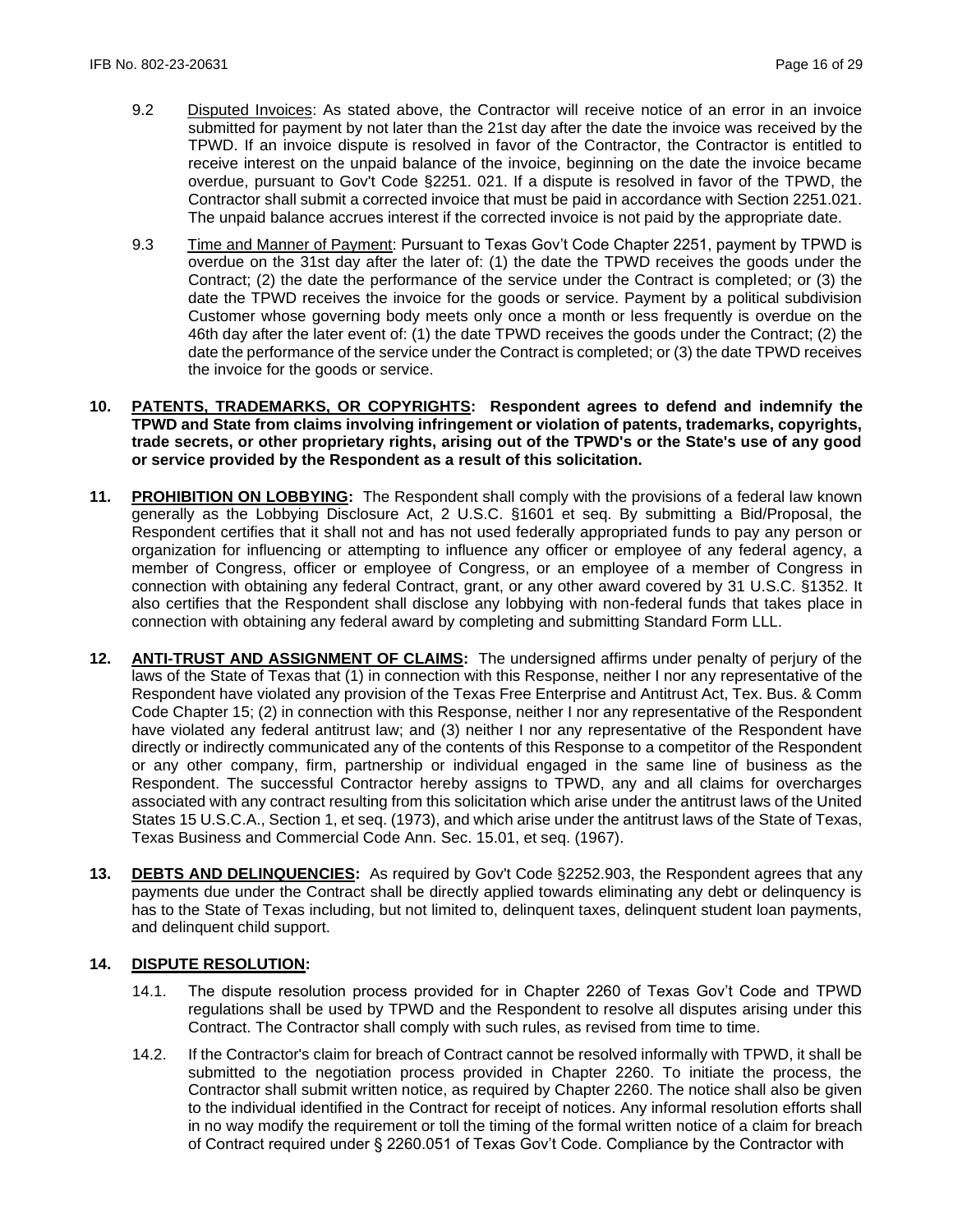Chapter 2260 is a condition precedent to the filing of a contested case proceeding under Chapter 2260.

- 14.3. The contested case process provided in Chapter 2260 is the Contractor's sole and exclusive process for seeking a remedy for an alleged breach of Contract by TPWD if the Parties are unable to resolve their disputes as described above.
- 14.4. Compliance with the contested case process provided in Chapter 2260 is a condition precedent to seeking consent to sue from the Legislature under Chapter 107, Civil Practices and Remedies Code. Neither the execution of the Contract by TPWD nor any other conduct of any representative of TPWD relating to the Contract shall be considered a waiver of sovereign immunity to suit.
- 14.5. Notwithstanding any other provision of the Contract to the contrary, unless otherwise requested or approved in writing by TPWD, the Contractor shall continue performance and shall not be excused from performance during the period any breach of Contract claim or dispute is pending under either of the above processes; however, the Contractor may suspend performance during the pendency of such claim or dispute if the Contractor has complied with all provisions of Gov't Code §2251.051, and such suspension of performance is expressly applicable and authorized under that law.
- **15. FRAUD, WASTE, AND ABUSE:** By submitting a Response to this Solicitation, the Respondent represents and warrants that it has read and understood and shall comply with CPA's Anti-Fraud Policy, found at: https://comptroller.texas.gov/about/policies/ethics.php, as such Policy currently reads and as it is amended throughout the term of the Contract.

### **16. NAME CHANGES AND SALES:**

- 16.1. If the Contractor changes its name or is sold to another entity, it must provide written notification to TPWD. The Contractor, in its notice, shall describe the circumstances of the name change or sale, state its new name, provide the new Tax Identification Number, and describe how the change will impact its ability to perform the Contract. If the change entails personnel changes for personnel performing the responsibilities of the Contract for the Contractor, the Contractor shall identify the new personnel and provide resumes to TPWD, if resumes were originally required by the Solicitation. TPWD may request other information about the change and its impact on the Contract and the Contractor shall supply the requested information within five (5) working days of receipt of the request.
- 16.2. TPWD may terminate the Contract due to a sale of or change to the Contractor that materially alters the Contractor's ability to perform under the Contract. The TPWD has the sole discretion to determine if termination is appropriate.

#### **17. CONTRACTOR RESPONSIBILITIES:**

- 17.1. Contractor agrees to comply with all terms and conditions contained in this solicitation and resulting Contract.
- 17.2. Contractor guarantees services offered will meet or exceed the written specifications identified in this solicitation.
- 17.3. Permits: Contractor shall be responsible, at the Contractor's expense, for obtaining any and all permits or licenses required by city, county, state, or federal rules, regulations, law, or codes that pertain to the Contract.
- 17.4. Electrical Items: All electrical items provided by the Contractor to TPWD under the Contract must meet all applicable OSHA standards and regulations, and bear the appropriate listing from UL, FMRC, or NEMA.
- 17.5. Executive Head: Pursuant to Gov't Code §669.003, the TPWD may not enter into a contract with a person who employs a current or former Executive Head of a state agency until four years have passed since that person was the executive head of the state agency. By submitting a Proposal, the Respondent certifies that it does not employ any person who was the Executive Head of a state agency in the past four years. If Section 669.003 applies, Respondent shall complete the following information in order for the response submission to be evaluated: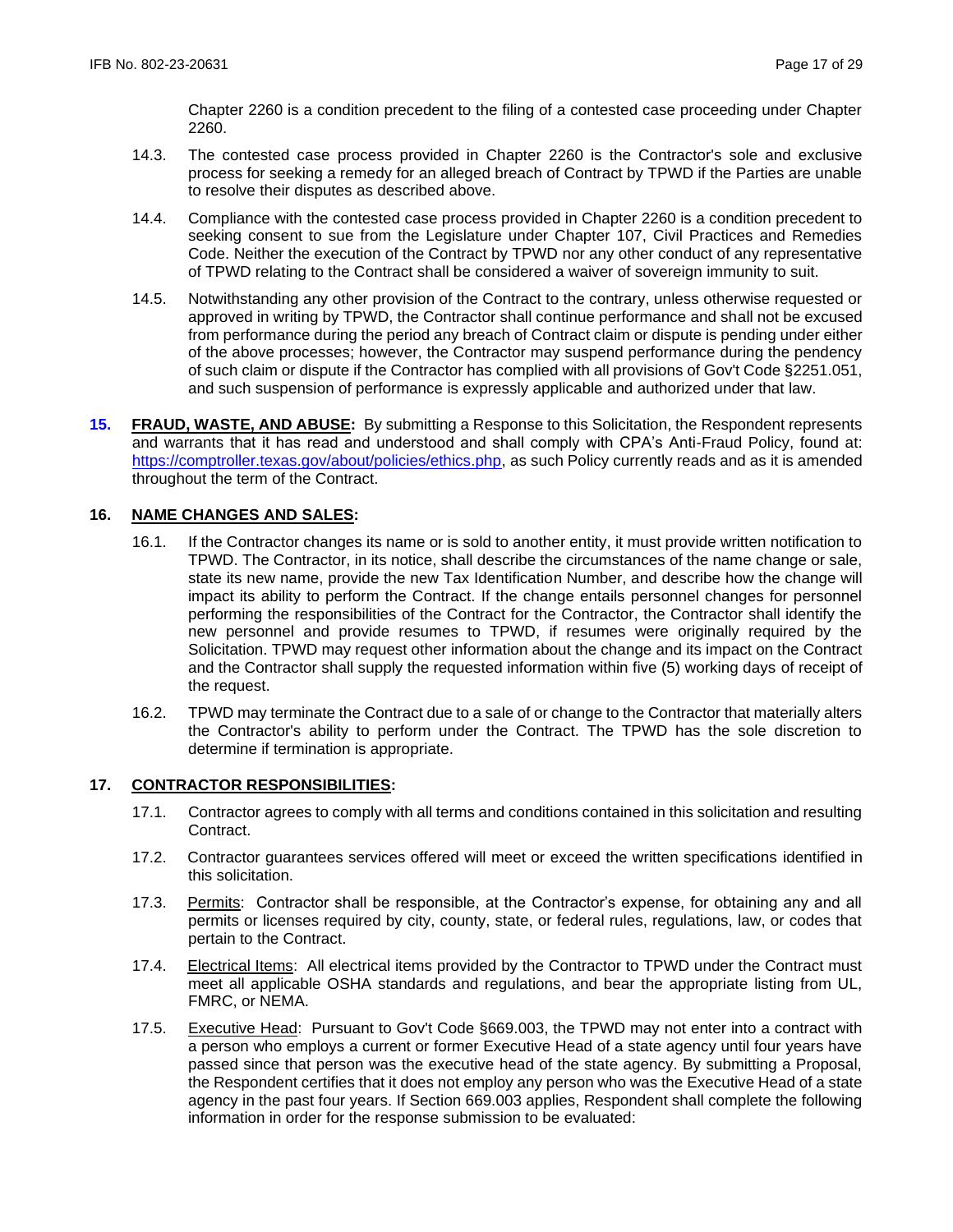| Name of former executive: Name of former executive: |
|-----------------------------------------------------|
|                                                     |
|                                                     |
| Position with Respondent: _______________           |
|                                                     |

- 17.6. Contractor agrees to take precautions necessary to protect person or property against injury or damage and be responsible for such injury or damage.
- 17.7. Contractor agrees to comply with Federal law or State Worker's Compensation laws which are applicable to the work required or performed under this Contract and to pay or cause to be paid all compensation, medical or hospital bills which may become due or payable thereunder, and to protect and indemnify TPWD from and against any and all liability by reason of injury to employees of Contractor or subcontractor.
- 17.8. Contractor shall provide all labor, equipment, and materials (unless otherwise stated herein) necessary to furnish the goods or perform the service. All employees of the Contractor shall be a minimum of 17 years of age and experienced in the type of work to be performed. Only the Contractor and its employees will be allowed on state property during working hours.
- **18. TERMINATED CONTRACTS:** By submitting a Response, the Respondent certifies that it has not had a Contract terminated or been denied the renewal of any Contract for non-compliance with policies or regulations of any state or federally funded program within the past five (5) years nor is it currently prohibited from contracting with a governmental agency. If the Respondent does have such a terminated Contract, the Respondent shall identify each and provide an explanation for the termination.
- **19. INDEPENDENT CONTRACTOR:** The Contract shall not render the Contractor an employee, officer, or agent of the TPWD for any purpose. The Contractor is and shall remain an independent Contractor in relationship to the TPWD. The TPWD shall not be responsible for withholding taxes from payments made under the Contract. The Contractor shall have no claim against the TPWD for vacation pay, sick leave, retirement benefits, social security, worker's compensation, health or disability benefits, unemployment insurance benefits, or employee benefits of any kind.
- **20. RIGHT TO AUDIT / RECORDS RETENTION:** Under Section 2262.154 of the Texas Gov't Code, the State Auditor may conduct an audit or investigation of any entity receiving funds from the state directly under any Contract or indirectly through a subcontract under the Contract. The acceptance of funds by the Contractor or other entity or person directly under the Contract or indirectly through a subcontract under the Contract acts as acceptance of the authority of the State Auditor's Office, TPWD or any successor agency, under the direction of the legislative audit committee, to conduct an audit or investigation in connection with those funds. Under the direction of the legislative audit committee, the Contractor or other entity that is the subject of an audit or investigation by the State Auditor must provide the State Auditor with access to any information the State Auditor considers relevant to the investigation or audit. Contractor shall ensure that this paragraph concerning the State's authority to audit funds received indirectly by subcontractors through Contractor and the requirement to cooperate is included in any subcontract it awards. Contractor shall maintain and retain supporting fiscal and any other documents relevant to showing that any payments under these Contract funds were expended in accordance with the laws and regulations of the State of Texas, including but not limited to, requirements of the Comptroller of the State of Texas and the State Auditor. Contractor shall maintain all such documents and other records relating to this Contract and the State's property for a period of seven (7) years after the date of submission of the final invoices or until a resolution of all billing questions, whichever is later. Contractor shall make available at reasonable times and upon reasonable notice, and for reasonable periods, all documents and other information related to the work of this Contract. Contractor and the subcontractors shall provide the State Auditor with any information that the State Auditor deems relevant to any investigation or audit. Contractor must retain all work and other supporting documents pertaining to this Contract, for purposes of inspecting, monitoring, auditing, or evaluating by TPWD and any authorized agency of the State of Texas, including an investigation or audit by the State Auditor. Contractor shall cooperate with any authorized agents of the State of Texas and shall provide them with prompt access to all of such State's work as requested. Contractor's failure to comply with this Section shall constitute a material breach of this Contract and shall authorize TPWD and the State of Texas to immediately assess appropriate damages for such failure.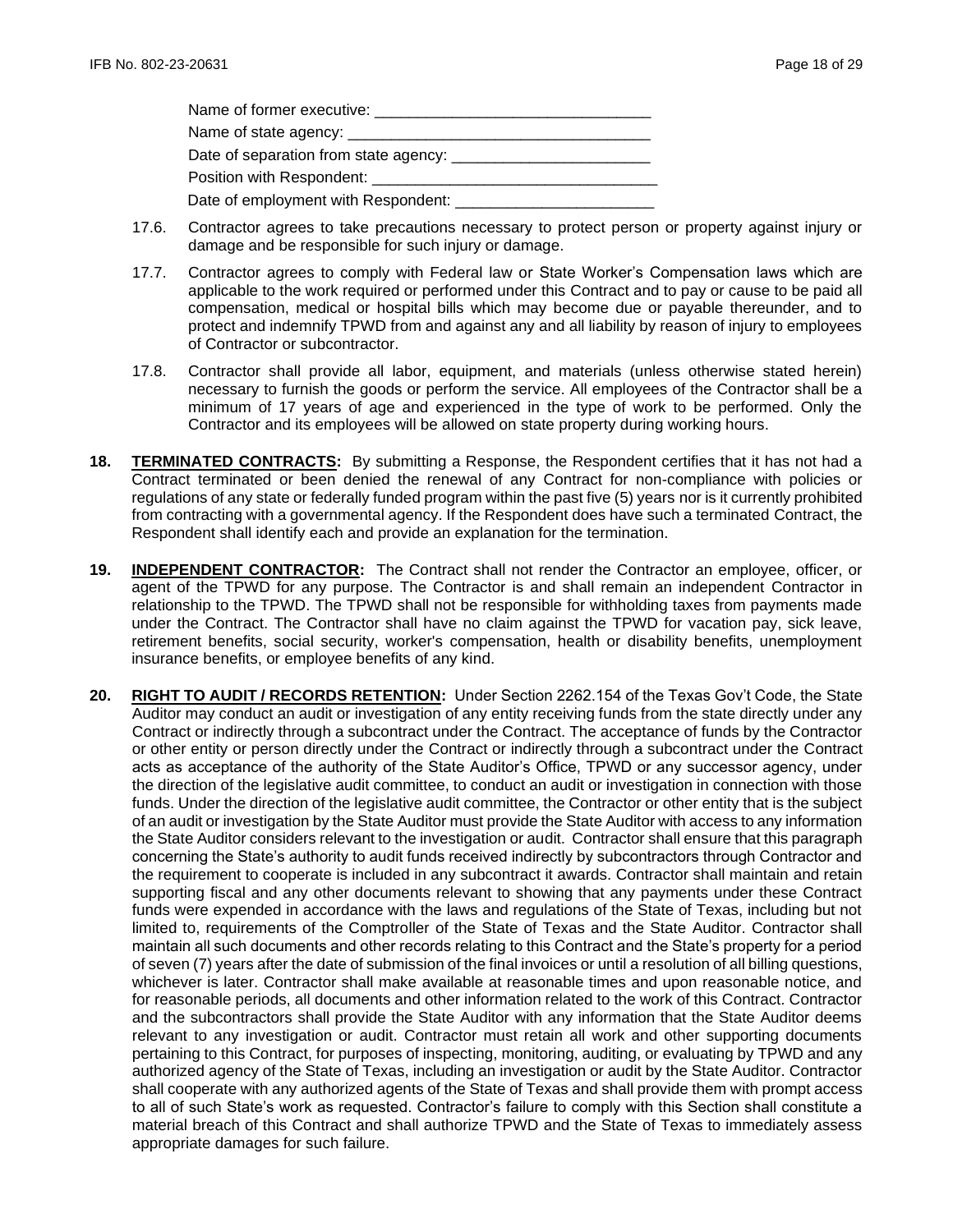**21. FORCE MAJEURE:** Neither Respondent nor TPWD shall be liable to the other party for any delaying, or failure of performance, of any requirement in the Contract caused by force majeure. The existence of such causes of delay or failure shall extend the period of performance until after the causes of delay or failure have been removed, provided the non-performing party exercises all reasonable due diligence to perform. Force majeure is defined as acts of God, fire, explosions, hurricanes, floods, epidemics, or pandemics, national or regional emergency, failures of transportation, or other causes that are beyond the reasonable control of either party and that by exercise of due foresight such party could not reasonably have been expected to avoid, and which, by the exercise of all reasonable due diligence, such party is unable to overcome. The burden of proof for the need of such relief shall rest upon the Contractor. To obtain release based on force majeure, the Contractor shall file a written request with TPWD reasonably promptly from the time the force majeure event occurs.

# **22. PROPRIETARY OR CONFIDENTIAL INFORMATION; TEXAS PUBLIC INFORMATION ACT:**

- 22.1. Any proprietary, trade secret or otherwise confidential information Respondent includes in its Proposal must be clearly labeled as proprietary or confidential information, and Respondent must identify the specific exception to disclosure in the Public Information Act (PIA). Merely making a blanket claim the entire Proposal is protected from disclosure because it contains some proprietary information is not acceptable and shall make the entire Proposal subject to release under the PIA. In order for TPWD to initiate the process of seeking an Attorney General opinion on the release of proprietary or confidential information, the specific provisions of the Proposal that are considered by the Respondent to be proprietary or confidential must be clearly labeled as described herein. Any information which is not clearly identified as proprietary or confidential shall be deemed to be subject to disclosure pursuant to the PIA.
- 22.2. Information, documentation, and other material in connection with this Response or any resulting Contract may be subject to public disclosure under the Texas Public Information Act, Chapter 552 of the Texas Gov't Code.
- 22.3. Contractor is required to make any information created or exchanged with the state pursuant to this Contract, and not otherwise excepted from disclosure under the Texas Public Information Act, available in a format that is accessible by the public at no additional charge to the state**.**
- **23. RIGHT TO DATA, DOCUMENTS AND COMPUTER SOFTWARE (STATE OWNERSHIP):** Any software, research, reports studies, data, photographs, negatives or other documents, drawings or materials prepared by Contractor in the performance of its obligations under this Contract shall be the exclusive property of the State of Texas and all such materials shall be delivered to the State by the Contractor upon completion, termination, or cancellation of this Contract. Contractor may, at its own expense, keep copies of all its writings for its personal files. Contractor shall not use, willingly allow, or cause to have such materials used for any purpose other than the performance of Contractor's obligations under this Contract without the prior written consent of the State; provided, however, that Contractor shall be allowed to use non-confidential materials for writing samples in pursuit of the work. The ownership rights described herein shall include, but not be limited to, the right to copy, publish, display, transfer, prepare derivative works, or otherwise use the works.
- **24. PUBLIC DISCLOSURE / NEWS RELEASES:** No public disclosures or news releases pertaining to this solicitation shall be made without prior written approval of TPWD.
- **25. CONFIDENTIALITY AND SECURITY:** The Contractor should not receive any sensitive or confidential information under the Contract. Any information the Contractor compiles or creates as a result of the Contract must be maintained and protected in accordance with any federal, state, or local laws and regulations that apply. The Contractor shall establish a method to secure the confidentiality of records and other information relating to clients in accordance with applicable federal and state laws, rules, and regulations. The obligations of the Contractor under this Confidentiality and Security Article shall survive this Contract and shall be included in all subcontracts.
- **26. TERMINATION:** This Contract shall terminate upon full performance of all requirements contained in this Contract, unless otherwise extended or renewed as provided in accordance with the Contract Terms and Conditions.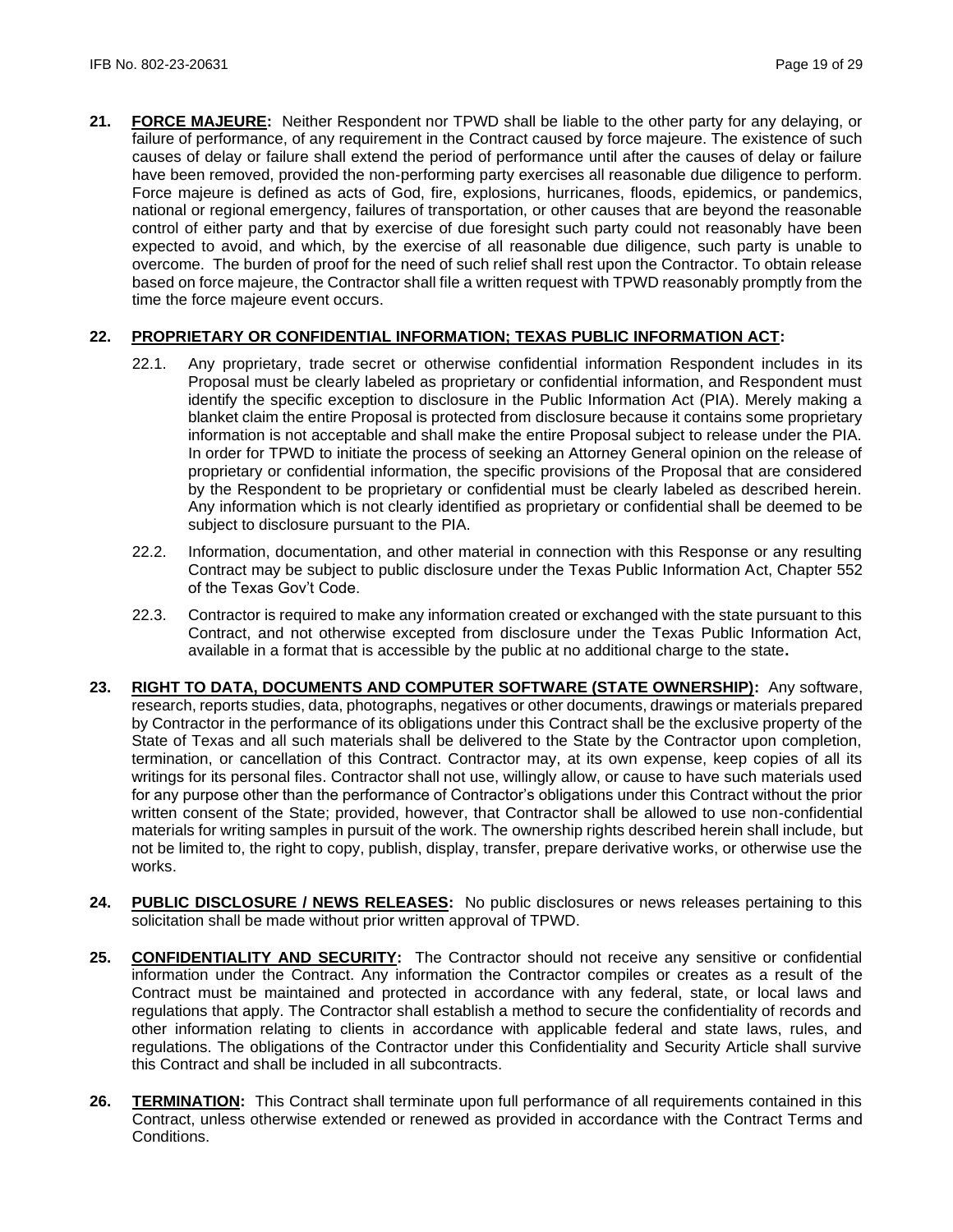- 26.1. Termination for Convenience: TPWD reserves the right to terminate the Contract at any time, in whole or in part, without cost or penalty, by providing 30 calendar days' advance written notice if TPWD determines that such termination is in the best interest of the state. In the event of such a termination, the Contractor shall, unless otherwise mutually agreed upon in writing, cease all work immediately upon the effective date of termination. TPWD will be liable for payments limited only to the portion of work authorized by TPWD in writing and completed prior to the effective date of cancellation, provided that TPWD shall not be liable for any work performed that is not acceptable to TPWD and/or does not meet Contract requirements. All work products produced by the Contractor and paid for by TPWD shall become the property of TPWD and shall be tendered upon request. Termination under this paragraph shall not relieve the Vendor of any obligation or liability that has occurred prior to cancellation.
- 26.2. Termination for Cause/Default: If the Contractor fails to provide the goods or services contracted for according to the provisions of the Contract or fails to comply with any of the terms or conditions of the Contract, the TPWD may, upon written notice of default to the Contractor, terminate all or any part of the Contract after providing an opportunity to cure the default.
	- 26.2.1. Contractor will be responsible for paying damages to TPWD including but not limited to reprocurement costs, and any consequential damages to the State of Texas or TPWD resulting from Contractor's non-performance. The defaulting Contractor will not be considered in the re-solicitation and may not be considered in future solicitations for the same type of work unless the specification or scope of work is significantly changed.
- 26.3. The rights and remedies of TPWD provided in this clause shall not be exclusive and are in addition to any other rights and remedies provided by law or under this Contract.
- 26.4. TPWD may exercise any other right, remedy or privilege which may be available to it under applicable law of the state and any other applicable law or may proceed by appropriate court action to enforce the provisions of the Contract, or to recover damages for the breach of any agreement being derived from the Contract. The exercise of any of the foregoing remedies will not constitute a termination of the Contract unless TPWD notifies the Contractor in writing prior to the exercise of such remedy. The Contractor shall remain liable for all covenants and indemnities under the Contract. The Contractor shall be liable for all costs and expenses, including court costs, incurred by TPWD with respect to the enforcement of any of the remedies listed herein.
- **27. SURVIVAL OF TERMS:** Termination of the Contract for any reason shall not release the Contractor from any liability or obligation set forth in the Contract that is expressly stated to survive any such termination or by its nature would be intended to be applicable following any such termination, including the provisions regarding confidentiality, indemnification, transition, records, audit, property rights, dispute resolution, and invoice and fees verification.
- **28. RIGHTS UPON TERMINATION OR EXPIRATION OF CONTRACT:** In the event that the Contract is terminated for any reason, or upon its expiration, TPWD shall retain ownership of all associated work products and documentation obtained from the Contractor under the Contract, unless otherwise specified.
- **29. CHANGE IN FEDERAL OR STATE REQUIREMENTS:** If federal or state laws or regulations or other federal or state requirements are amended or judicially interpreted so that either TPWD or the Contractor cannot reasonably fulfill the Contract and if the Parties cannot agree to an amendment that would enable substantial continuation of the Contract, the Parties shall be discharged from any further obligations under the Contract.
- **30. TAXES:** Purchases made for state uses are exempt from Texas State Sales Tax and Federal Excise Tax. An Excise Tax Exemption Certificate will be furnished upon written request to TPWD.
- **31. BUY TEXAS:** In accordance with §2155.4441, Gov't Code, the Contractor agrees that during the performance of a Contract for services it shall purchase products and materials produced in Texas when they are available at a price and time comparable to products and materials produced outside Texas.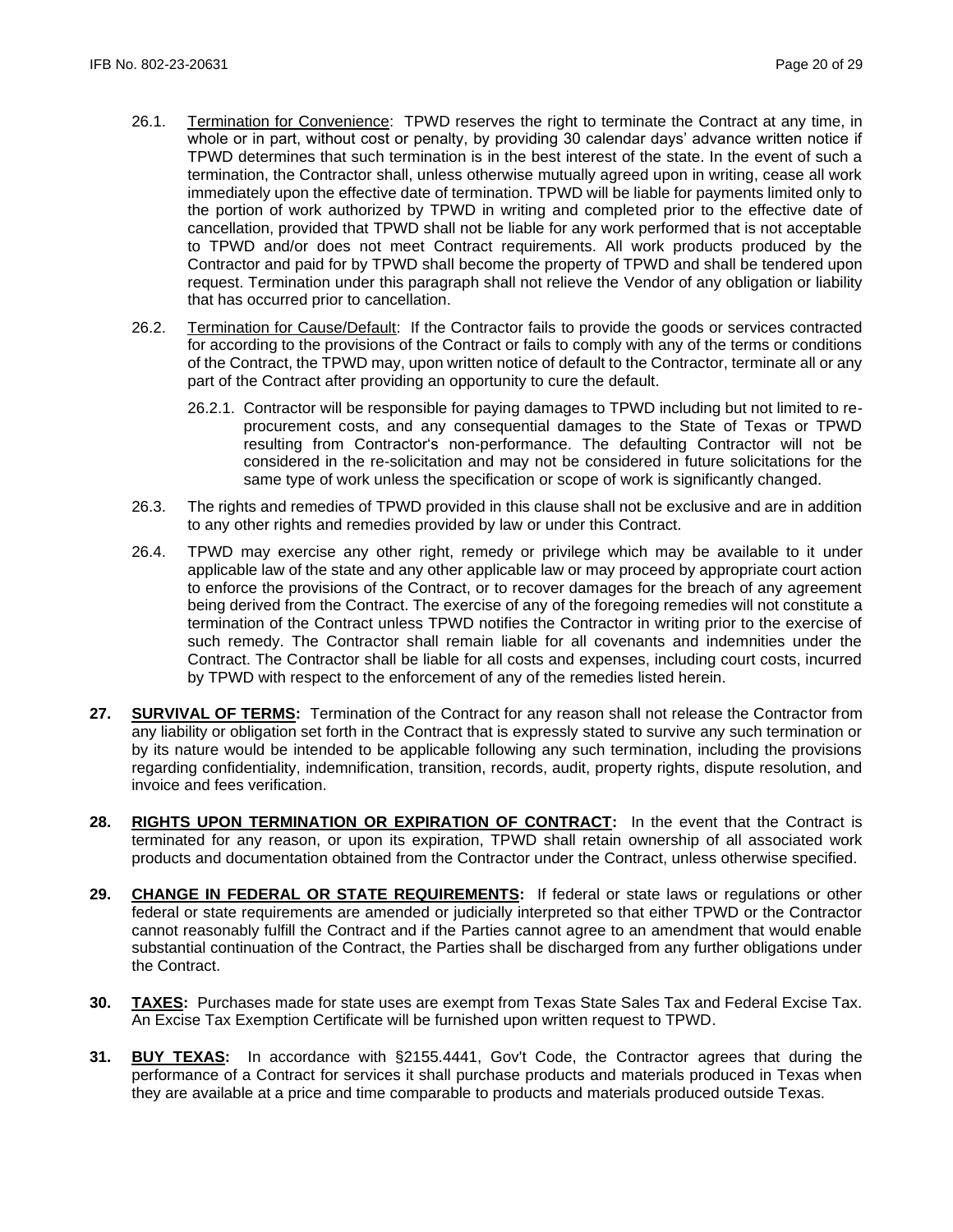- **32. NOTE TO RESPONDENT:** Any terms and conditions attached to a solicitation will not be considered unless specifically referred to on this solicitation form and may result in disqualification of the response submission. If any Respondent takes a 'blanket exception' to the entire solicitation or does not provide proposed alternative language, the Respondent's response may be disqualified from further consideration.
- **33. ACCESSIBILITY STANDARDS:** Under Texas Government Code, Chapter 2054, Subchapter M, TPWD must procure products that comply with the Accessibility Standards defined in the Texas Administrative Code, 1 TAC 206 and 1 TAC 213, when such products are available in the commercial marketplace or when such products are developed in response to a procurement solicitation. Accordingly, Contractor must provide electronic and information resources and associated product documentation and technical support that comply with these Accessibility Standards (in the form of a Voluntary Product Accessibility Template, or "VPAT") in its response to this solicitation. Vendors who do not already have accessibility documentation should complete the form located here: [http://www.itic.org/policy/accessibility/.](http://www.itic.org/policy/accessibility/) Contractors that claim their products are exempt from accessibility requirements must present that position to TPWD as a question during the question-and-answer period of the solicitation.
- **34. CERTIFICATION REGARDING DEBARMENT, SUSPENSION, INELIGIBILITY, AND VOLUNTARY EXCLUSION:** Respondent certifies that the responding entity and its principals are eligible to participate in this transaction and have not been subjected to suspension, debarment, or similar ineligibility determined by any federal, state or local governmental entity and the Respondent is in compliance with the State of Texas statutes and rules relating to procurement and that Respondent is not listed on the federal government's terrorism watch list as described in Executive Order 13224.
- **35. SYSTEM FOR AWARD MANAGEMENT (SAM):** Respondent certifies that it and its principals are not suspended or debarred from doing business with the state or federal government as listed on the State of Texas Debarred Vendor List maintained by the Texas Comptroller of Public Accounts and the System for Award Management (SAM) maintained by the General Services Administration. Prior to awarding state funds for goods and/or services rendered, the State of Texas will conduct a required search of your firm using SAM. This is a Federal government-maintained database that records and tracks organizations, either known to or suspected of contributing to terrorist organizations. No state funds may be paid to an individual or firm whose name appears on this list. TPWD reserves the right, in its sole discretion, to deny and/or exclude any individual or firm from an award whose name appears on this list.
- **36. FEDERAL DISASTER RELIEF FRAUD:** Sections and 2261.053 of the Gov't Code, prohibit state agencies from accepting a response or awarding a Contract that includes proposed financial participation by a person who, in the past five years has been convicted of violating a federal law or assessed a penalty in connection with a Contract involving relief for Hurricane Rita, Hurricane Katrina, or any other disaster, as defined by Section 418.004 of the Gov't Code, occurring after September 24, 2005.Under Sections 2155.006 and 2261.053 of the Texas Gov't Code, Respondent certifies that the individual or business entity named in this response or Contract is not ineligible to receive the specified Contract and acknowledges that this Contract may be terminated and payment withheld if this certification is inaccurate.
- **37. APPLICABLE LAWS AND VENUE:** The Contract shall be governed by and construed in accordance with the laws of the State of Texas, with regards to the conflicts of law provisions. The venue of any suit arising under this Contract is fixed in any court of competent jurisdiction in Travis County, Texas, unless the specific venue is otherwise identified in a statute which directly names or otherwise identifies its applicability to TPWD.
- **38. APPLICABLE LAWS AND CONFORMING AMENDMENTS:** Contractor must comply with all laws, regulations, requirements and guidelines applicable to a Contractor providing services to the State of Texas as these laws, regulations, requirements and guidelines currently exist and as they are amended throughout the term of this Contract. TPWD reserves the right, in its sole discretion, to unilaterally amend this Contract throughout its term to incorporate any modifications necessary for TPWD or Contractor's compliance with all applicable State and federal laws, and regulations.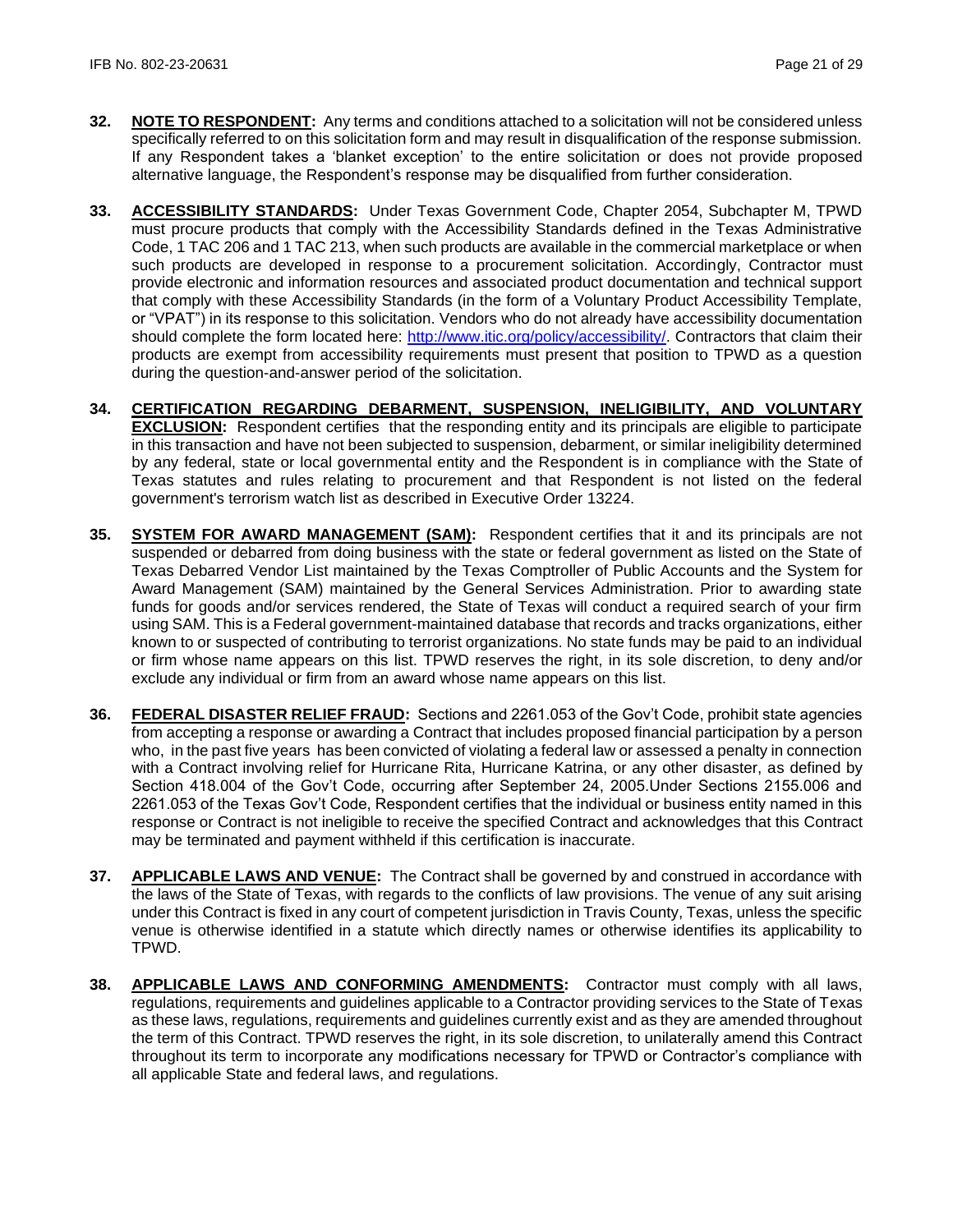### **39. COMPLIANCE WITH LAWS; DEALING WITH PUBLIC SERVANTS:**

- 39.1. The Respondent must comply with all applicable laws at all times, including, without limitation, the following: (i) Texas Penal Code §36.02, which prohibits bribery; (ii) Texas Penal Code §36.09, which prohibits the offering or conferring of benefits to public servants; (iii) Gov't Code §2155.003, which prohibits the chief clerk or any other employee of the TPWD from having an interest in, or in any manner be connected with, a Contract or bid for a purchase of goods or services by an agency of the state or accept from any person to whom a Contract has been awarded anything of value or a promise, obligation, or Contract for future reward or compensation.
- 39.2. The Respondent shall give all notices and comply with all laws and regulations applicable to furnishing and performance of the Contract. Except where otherwise expressly required by applicable laws and regulations, TPWD shall not be responsible for monitoring Respondent's compliance with any laws or regulations. If Respondent performs any work knowing or having reason to know that it is contrary to laws or regulations, Respondent shall bear all claims, costs, losses and damages caused by, arising out of or resulting therefrom.
- **40. NO WAIVER:** Nothing in this Contract shall be construed as a waiver of the state's or TPWD's sovereign immunity. This Contract shall not constitute or be construed as a waiver of any of the privileges, rights, defenses, remedies, or immunities available to the State of Texas. The failure to enforce, or any delay in the enforcement, of any privileges, rights, defenses, remedies, or immunities available to the State of Texas. The failure to enforce, or any delay in the enforcement, of any privileges, rights, defenses, remedies, or immunities available to the State of Texas under this Contract or under applicable law shall not constitute a waiver of such privileges, rights, defenses, remedies, or immunities or be considered as a basis for estoppel. TPWD does not waive any privileges, rights, defenses, or immunities available to TPWD by entering into this Contract or by the conduct of any representative of TPWD, prior to or subsequent to entering into this Contract.
- **41. NO LIABILITY UPON TERMINATION:** If this Contract is terminated for any reason, TPWD and the State of Texas shall not be liable to Contractor for any damages, claims, losses, or any other amounts arising from or related to any such termination. However, Contractor may be entitled to the remedies provided in Gov't Code, Chapter 2260.
- **42. DECEPTIVE TRADE PRACTICES; UNFAIR BUSINESS PRACTICES:** Respondent represents and warrants that it has not been the subject of allegations of Deceptive Trade Practices violations under Tex. Bus. & Com. Code, Chapter 17, or allegations of any unfair business practice in any administrative hearing or court suit and that Respondent has not been found to be liable for such practices in such proceedings. Contractor certifies that it has no officers who have served as officers of other entities who have been the subject of Deceptive Trade Practice violations or allegations of any unfair business practices in an administrative hearing or court suit, and that such officers have not been found to be liable for such practices in such proceedings.
- **43. FALSE STATEMENTS; BREACH OF REPRESENTATIONS:** If Respondent signed its Bid/Proposal with a false statement or signs the Contract with a false statement or it is subsequently determined that Contractor has violated any of the representations, warranties, guarantees, certifications or affirmations included in the Contract, Contractor shall be in default under this Contract and TPWD may terminate or void the Contract for cause and pursue other remedies available to TPWD under this Contract and applicable law.
- **44. ACTUAL AND PERCEIVED CONFLICTS:** By submitting a Bid/Proposal, the Respondent represents and warrants that the provision of goods and services or other performance under the Contract will not constitute an actual or potential conflict of interest or reasonably create an appearance of impropriety. In its Bid/Proposal, the Respondent shall disclose any existing or potential conflict of interest that it might have in contracting with TPWD. The TPWD will decide, in its sole discretion, whether an actual or perceived conflict should result in Bid/Proposal disqualification or Contract termination.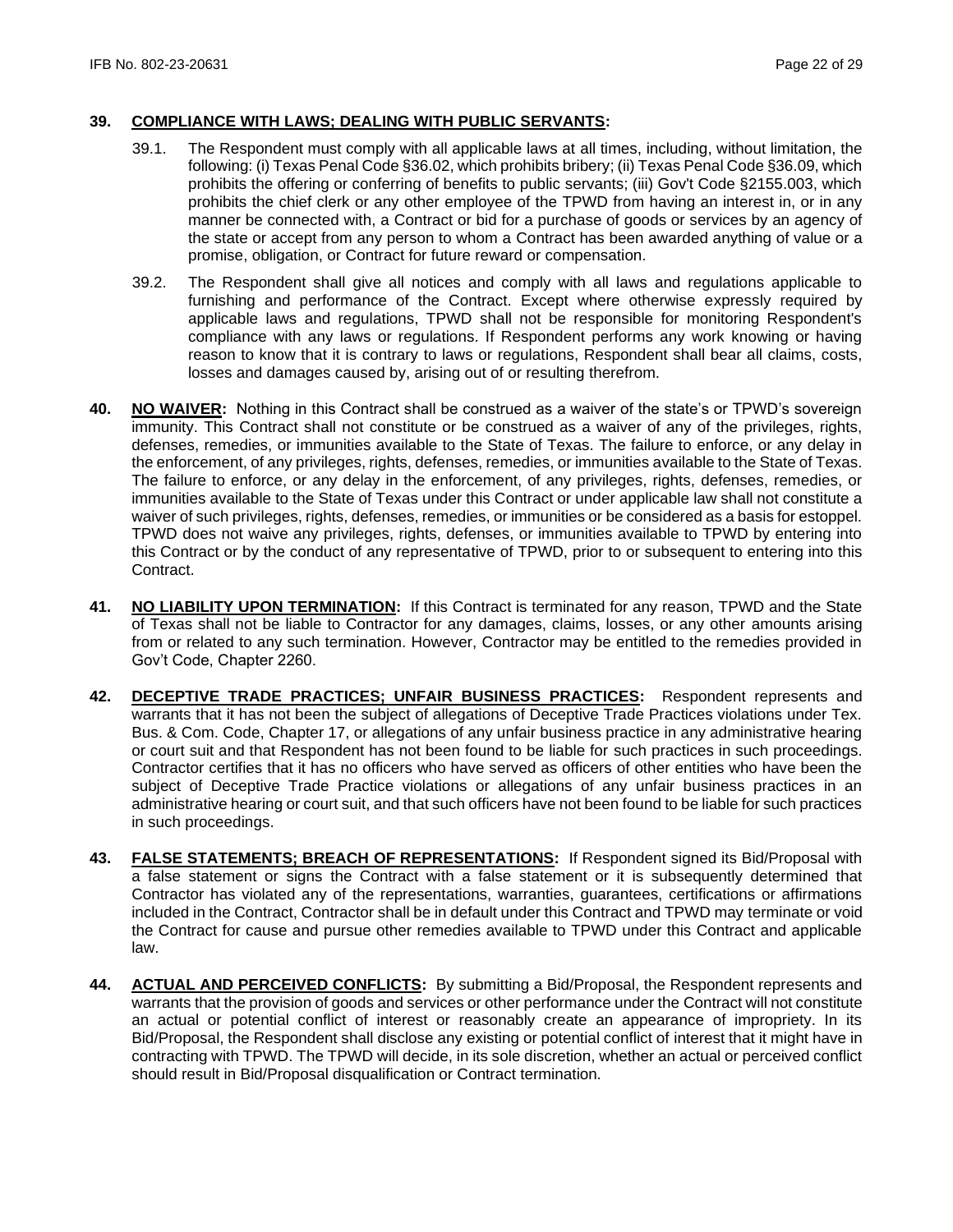### **45. CURRENT AND FORMER TPWD EMPLOYEES:**

- 45.1. In addition to the disclosures required above, the Respondent shall also disclose any of its personnel who are current or former officers or employees of the TPWD or who are related, within the third degree by consanguinity (as defined by Gov't Code §573.023) or within the second degree by affinity (as defined by Gov't Code §573.025), to any current or former officers or employees of the TPWD.
- 45.2. Respondents must comply with all applicable Texas and federal laws and regulations relating to the hiring of former state employees (see e.g., Gov't Code Chapters 572 and 573). Such "revolving door" provisions generally restrict former agency heads from communicating with or appearing before the agency on certain matters for two years after leaving the agency. The revolving door provisions also restrict some former employees from representing clients on matters that the employee participated in during state service or matters that were in the employees' official responsibility or from working for certain entities after their state employment. Respondent, by signing this solicitation, certifies that it has complied with all applicable laws and regulations regarding former state employees.

#### **46. INSURANCE AND OTHER SECURITY:**

- 46.1. Respondent represents and warrants that it will, within ten (10) business days of executing this agreement, provide TPWD with current certificates of insurance or other proof acceptable to TPWD of the required insurance coverage.
- 46.2. The Respondent represents and warrants that it will obtain and maintain for the term of the Contract all insurance coverage required under this solicitation. Contractor's failure to obtain or maintain the specified coverage during the term of the agreement will be considered a breach of the Contract.
- 46.3. The Respondent represents and warrants that all of the above coverage will be obtained from companies that are licensed in the state of Texas, have an "A" rating from Best, and are authorized to provide the coverage. The Respondent shall furnish proof of insurance upon request of TPWD.
- **47. SEVERABILITY:** If any provision of the Contract is construed to be illegal or invalid, such construction will not affect the legality or validity of any of its other provisions. The illegal or invalid provision will be deemed severable and stricken from the Contract as if it had never been incorporated herein, but all other provisions will continue in full force and effect.
- **48. HISTORICALLY UNDERUTILIZED BUSINESSES (HUB):** Respondent represents and warrants that it shall comply with the Historically Underutilized Business requirements pursuant to Gov't Code, Chapter 2161.
- **49. AMENDMENTS:** Except as provided in *Section III, Paragraph 8* of this Contract, this Contract may be amended only upon written agreement between TPWD and Contractor; however, any Amendment of this Contract that conflicts with the laws of the State of Texas shall be void. The Contractor shall not be entitled to payment for any additional services, work, or products that are not authorized by a properly executed Contract amendment.
- **50. CHANGE MANAGEMENT:** The Respondent agrees that the key personnel assigned to the Contract shall remain available for the entirety of the project throughout the term of the Contract as long as that individual is employed by the Respondent or unless TPWD agrees to a change in the key personnel.
- **51. FEDERAL, STATE AND LOCAL REQUIREMENTS:** Respondent shall demonstrate on-site compliance with the Federal Tax Reform Act of 1986, Section 1706, amending Section 530 of the Revenue Act of 1978, dealing with issuance of Form W-2's to common law employees. Respondent is responsible for both federal and State unemployment insurance coverage and standard Worker's Compensation insurance coverage. Respondent shall comply with all federal and State tax laws and withholding requirements. The State of Texas shall not be liable to Respondent or its employees for any Unemployment or Workers' Compensation coverage, or federal or State withholding requirements. **Contractor shall indemnify the State of Texas and shall pay all costs, penalties, or losses resulting from its omission or breach of this Section.**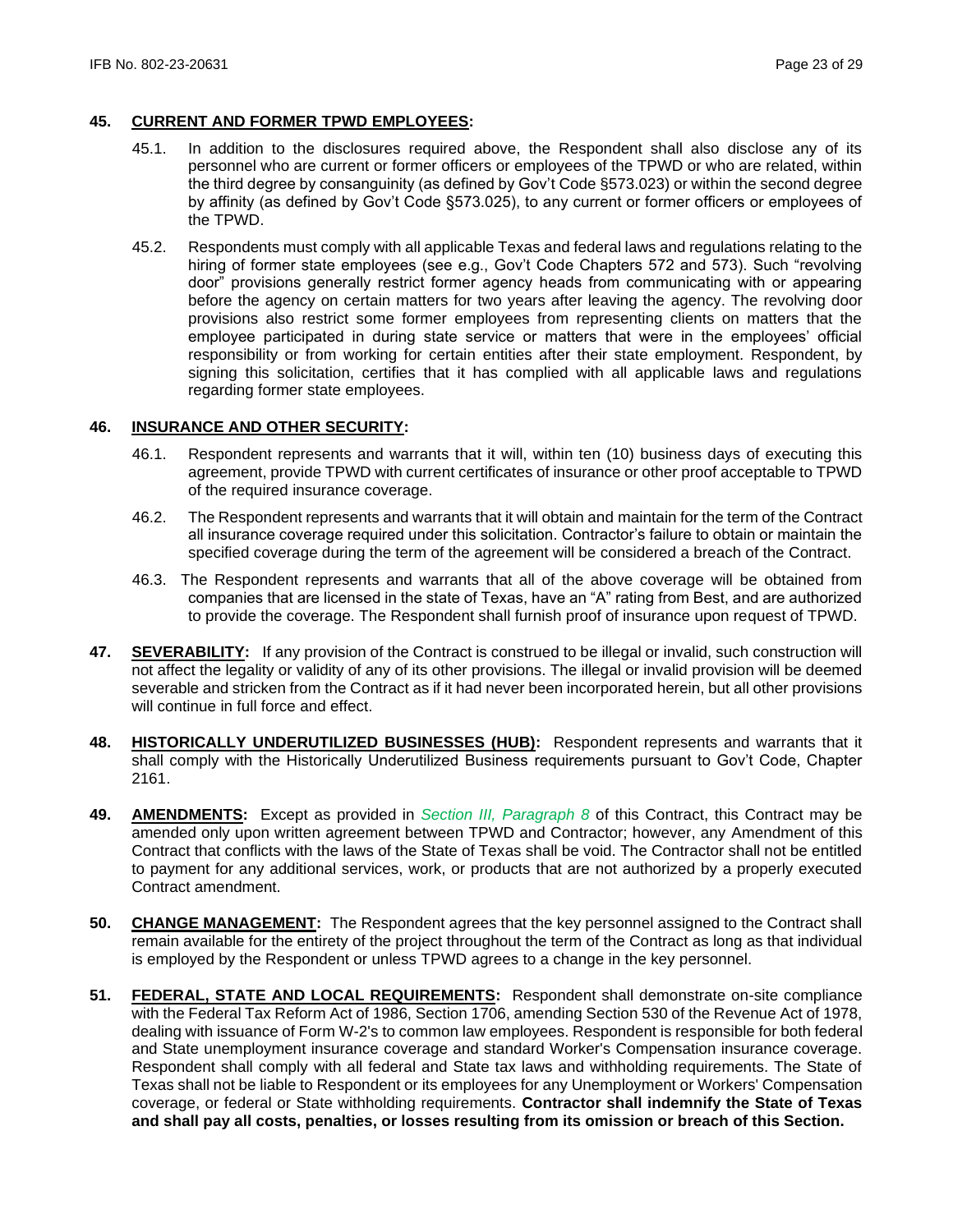#### **52. INDEMNIFICATION AND LIABILITY:**

52.1 **Acts or Omissions: CONTRACTOR SHALL INDEMNIFY AND HOLD HARMLESS THE STATE OF TEXAS, TPWD, AND/OR THEIR OFFICERS, AGENTS, EMPLOYEES, REPRESENTATIVES, CONTRACTORS, ASSIGNEES, AND/OR DESIGNEES FROM ANY AND ALL LIABILITY, ACTIONS, CLAIMS, DEMANDS, OR SUITS, AND ALL RELATED COSTS, ATTORNEY FEES, AND EXPENSES ARISING OUT OF, OR RESULTING FROM ANY ACTS OR OMISSIONS OF THE CONTRACTOR OR ITS AGENTS, EMPLOYEES, SUBCONTRACTORS, ORDER FULFILLERS, OR SUPPLIERS OF SUBCONTRACTORS IN THE EXECUTION OR PERFORMANCE OF THE CONTRACT AND ANY PURCHASE ORDERS ISSUED UNDER THE CONTRACT. THE DEFENSE SHALL BE COORDINATED BY CONTRACTOR WITH THE OFFICE OF THE ATTORNEY GENERAL WHEN TEXAS STATE AGENCIES ARE NAMED DEFENDANTS IN ANY LAWSUIT AND CONTRACTOR MAY NOT AGREE TO ANY SETTLEMENT WITHOUT FIRST OBTAINING THE CONCURRENCE FROM THE OFFICE OF THE ATTORNEY GENERAL. CONTRACTOR AND TPWD AGREE TO FURNISH TIMELY WRITTEN NOTICE TO EACH OTHER OF ANY SUCH CLAIM.**

#### 52.2 **Infringements:**

- 52.2.1 **CONTRACTOR SHALL INDEMNIFY AND HOLD HARMLESS THE STATE OF TEXAS, TPWD, AND/OR THEIR EMPLOYEES, AGENTS, REPRESENTATIVES, CONTRACTORS, ASSIGNEES, AND/OR DESIGNEES FROM ANY AND ALL THIRD-PARTY CLAIMS INVOLVING INFRINGEMENT OF UNITED STATES PATENTS, COPYRIGHTS, TRADE AND SERVICE MARKS, AND ANY OTHER INTELLECTUAL OR INTANGIBLE PROPERTY RIGHTS IN CONNECTION WITH THE PERFORMANCES OR ACTIONS OF CONTRACTOR PURSUANT TO THIS CONTRACT. CONTRACTOR AND TPWD AGREE TO FURNISH TIMELY WRITTEN NOTICE TO EACH OTHER OF ANY SUCH CLAIM. CONTRACTOR SHALL BE LIABLE TO PAY ALL COSTS OF DEFENSE INCLUDING ATTORNEYS' FEES. THE DEFENSE SHALL BE COORDINATED BY CONTRACTOR WITH THE OFFICE OF THE ATTORNEY GENERAL WHEN TEXAS STATE AGENCIES ARE NAMED DEFENDANTS IN ANY LAWSUIT AND CONTRACTOR MAY NOT AGREE TO ANY SETTLEMENT WITHOUT FIRST OBTAINING THE CONCURRENCE FROM THE OFFICE OF THE ATTORNEY GENERAL.**
- 52.2.2 Contractor shall have no liability under this Section if the alleged infringement is caused in whole or in part by: (i) use of the product or service for a purpose or in a manner for which the product or service was not designed, (ii) any modification made to the product without Contractor's written approval, (iii) any modifications made to the product by the Contractor pursuant to Customer's specific instructions, (iv) any intellectual property right owned by or licensed to Customer, or (v) any use of the product or service by Customer that is not in conformity with the terms of any applicable license agreement.
- 52.2.3 If Contractor becomes aware of an actual or potential claim, or Customer provides Contractor with notice of an actual or potential claim, Contractor may (or in the case of an injunction against Customer, shall), at Contractor's sole option and expense; (i) procure for the Customer the right to continue to use the affected portion of the product or service, or (ii) modify or replace the affected portion of the product or service with functionally equivalent or superior product or service so that Customer's use is non-infringing.

#### 52.3 **Compensation/Unemployment Insurance – Including Indemnity:**

52.3.1 **CONTRACTOR AGREES AND ACKNOWLEDGES THAT DURING THE EXISTENCE OF THIS CONTRACT, CONTRACTOR SHALL BE ENTIRELY RESPONSIBLE FOR THE LIABILITY AND PAYMENT OF CONTRACTOR'S AND CONTRACTOR'S EMPLOYEES' TAXES OF WHATEVER KIND, ARISING OUT OF THE PERFORMANCES IN THIS CONTRACT. CONTRACTOR AGREES TO COMPLY WITH ALL STATE AND FEDERAL LAWS APPLICABLE TO ANY SUCH PERSONS, INCLUDING LAWS REGARDING WAGES, TAXES, INSURANCE, AND WORKERS' COMPENSATION. TPWD AND/OR THE STATE SHALL NOT BE LIABLE TO THE CONTRACTOR, ITS EMPLOYEES, AGENTS, OR OTHERS FOR THE PAYMENT OF TAXES OR THE PROVISION OF**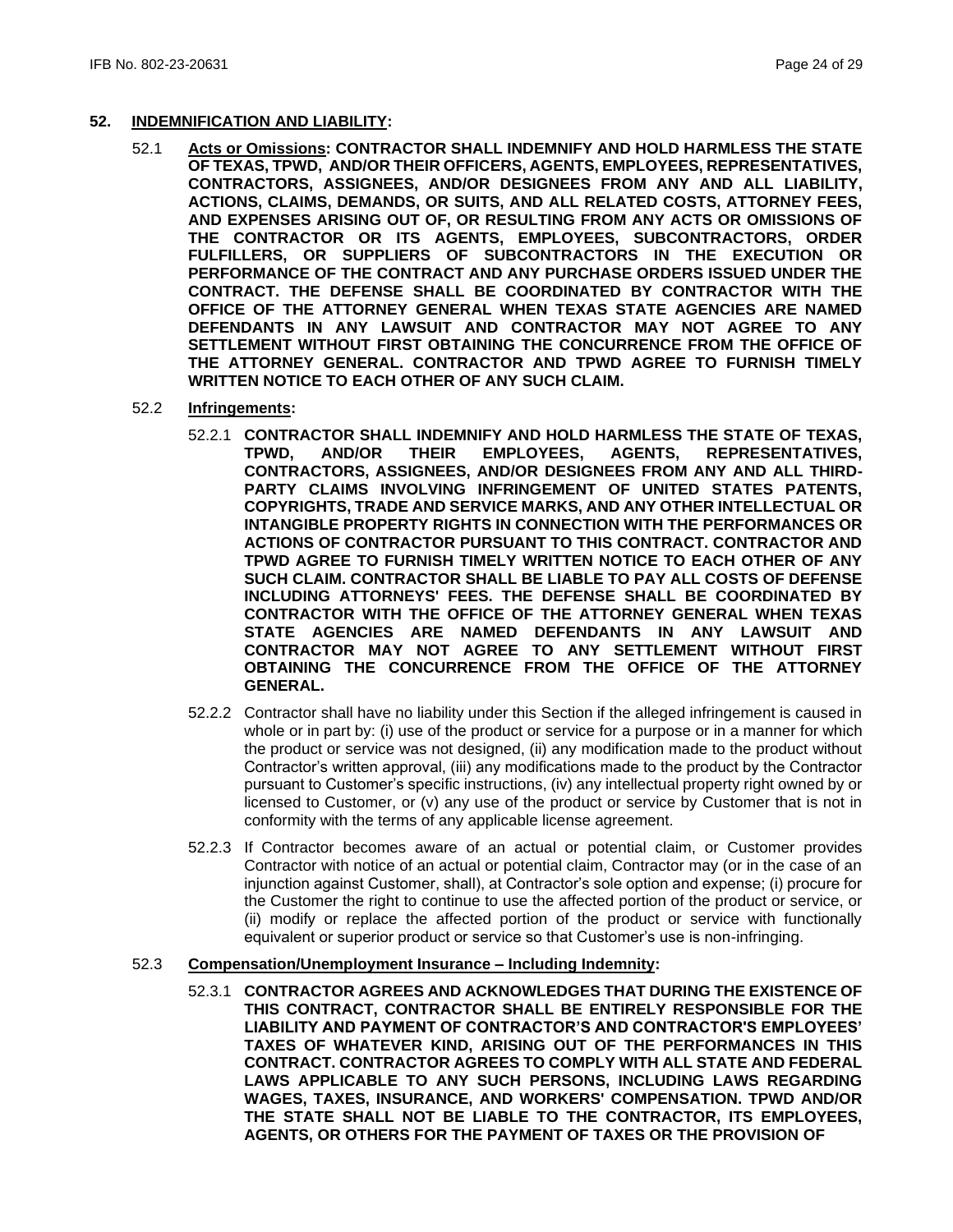**UNEMPLOYMENT INSURANCE AND/ OR WORKERS' COMPENSATION OR ANY BENEFIT AVAILABLE TO A STATE EMPLOYEE OR EMPLOYEE OF ANOTHER GOVERNMENTAL ENTITY CUSTOMER.**

- 52.3.2 **CONTRACTOR AGREES TO INDEMNIFY AND HOLD HARMLESS TPWD, THE STATE OF TEXAS AND/OR THEIR EMPLOYEES, AGENTS, REPRESENTATIVES, CONTRACTORS, AND/OR ASSIGNEES FROM ANY AND ALL LIABILITY, ACTIONS, CLAIMS, DEMANDS, OR SUITS, AND ALL RELATED COSTS, ATTORNEYS' FEES, AND EXPENSES, RELATING TO TAX LIABILITY, UNEMPLOYMENT INSURANCE AND/OR WORKERS' COMPENSATION IN ITS PERFORMANCE UNDER THIS CONTRACT. CONTRACTORSHALL BE LIABLE TO PAY ALL COSTS OF DEFENSE INCLUDING ATTORNEYS' FEES. THE DEFENSE SHALL BE COORDINATED BY VENDOR WITH THE OFFICE OF THE ATTORNEY GENERAL WHEN TEXAS STATE AGENCIES ARE NAMED DEFENDANTS IN ANY LAWSUIT AND CONTRACTOR MAY NOT AGREE TO ANY SETTLEMENT WITHOUT FIRST OBTAINING THE CONCURRENCE FROM THE OFFICE OF THE ATTORNEY GENERAL. CONTRACTOR AND TPWD AGREE TO FURNISH TIMELY WRITTEN NOTICE TO EACH OTHER OF ANY SUCH CLAIM.**
- **53. CONTRACTOR LIABILITY FOR DAMAGE TO GOVERNMENT PROPERTY:** The Contractor shall be liable for all damages to government-owned, leased, or occupied property and equipment caused by the Contractor and its employees, agents, subcontractors, and suppliers, including any delivery or cartage company, in connection with any performance pursuant to the Contract. The Contractor shall notify the TPWD Contract Manager in writing of any such damage within one (1) calendar day.
- **54. FELONY CRIMINAL CONVICTIONS:** Respondent represents and warrants that Contractor has not and Respondent's employees have not been convicted of a felony criminal offense, or that, if such a conviction has occurred, Respondent has fully advised TPWD as to the facts and circumstances surrounding the conviction.
- **55. IMMIGRATION:** The Respondent represents and warrants that it shall comply with the requirements of the Immigration Reform and Control Act of 1986 and 1990 regarding employment verification and retention of verification forms for any individuals hired on or after November 6, 1986, who will perform any labor or services under the Contract. The Respondent also represents and warrants that it shall comply with the requirements of the Illegal Immigration Reform and Immigrant Responsibility Act of 1996 ("IIRIRA).
- **56. SUBCONTRACTORS:** Subcontractors providing service under the Contract shall meet the same requirements and level of experience as required of the Contractor. No subcontract under the Purchase Order shall relieve the primary Contractor of responsibility for the service. If the Contractor uses a subcontractor for any or all of the work required, the following conditions shall apply under the listed circumstances:
	- 56.1. Respondents planning to subcontract all, or a portion of the work shall identify the proposed subcontractors.
	- 56.2. Subcontracting shall be at the Contractor's expense.
	- 56.3. TPWD retains the right to check subcontractor's background and make determination to approve or reject the use of submitted subcontractors.
	- 56.4. The Contractor shall be the only Contact for TPWD and subcontractors. Respondent shall list a designated point of contact for all TPWD and subcontractor inquiries.
	- 56.5. The Contractor, in subcontracting for any performances specified herein, expressly understands and acknowledges that in entering into such subcontract(s), TPWD is in no manner liable to any subcontractor(s) of the Contractor. In no event shall this provision relieve the Contractor of the responsibility for ensuring that the performances rendered under all subcontracts are rendered so as to comply with all terms of this solicitation and Contract. The Contractor shall manage all quality and performance, project management, and schedules for subcontractors. The Contractor shall be held solely responsible and accountable for the completion of all work for which the Contractor has subcontracted.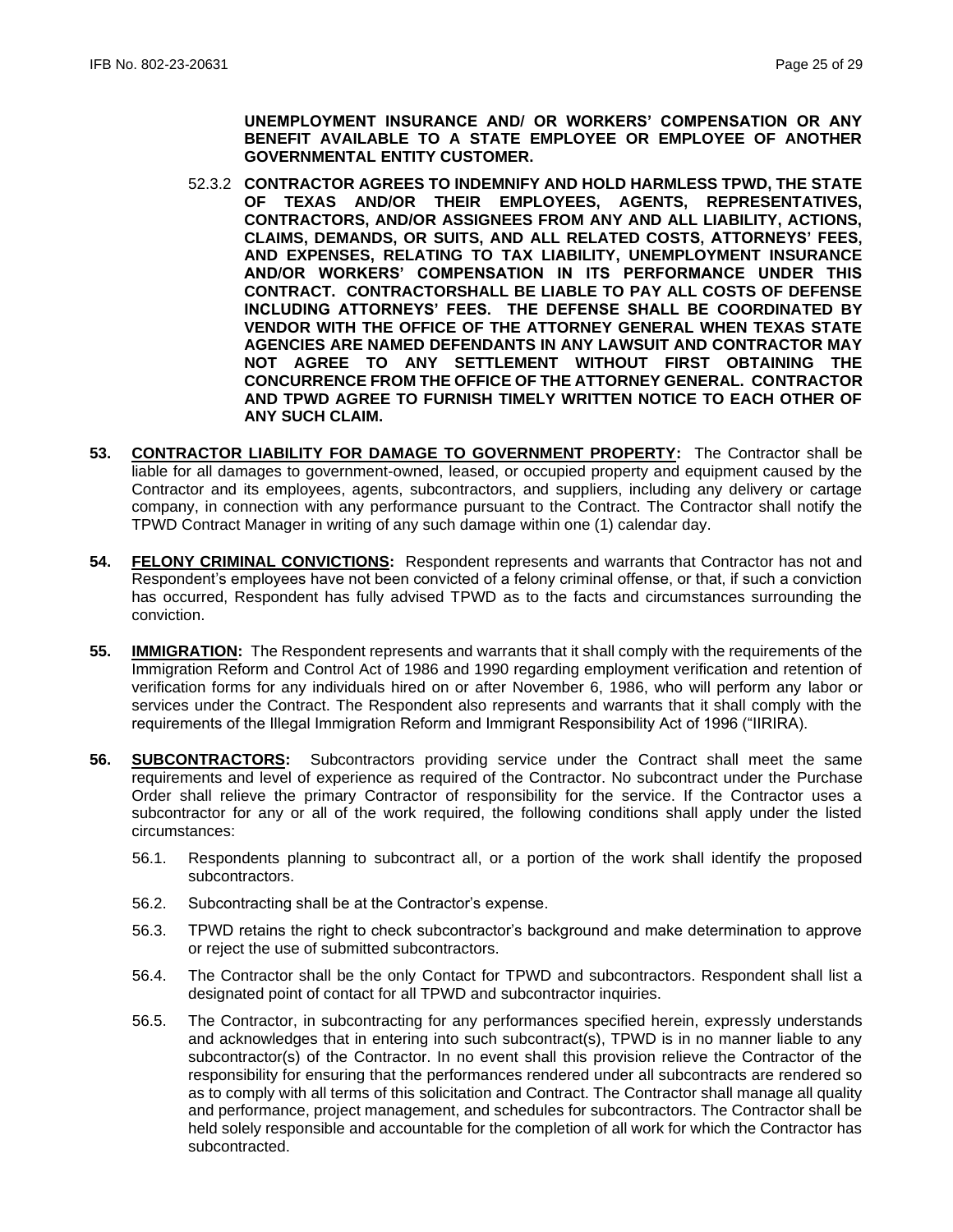- **57. PROTEST PROCEDURES:** Any actual or prospective Respondent who is aggrieved in connection with this solicitation, evaluation, or award of any Contract resulting from this solicitation may formally protest as provided in TPWD's rules at [TAC, Title 31, Part 2, Chapter 51, Subchapter L, Rule 51.350.](http://texreg.sos.state.tx.us/public/readtac$ext.TacPage?sl=R&app=9&p_dir=&p_rloc=&p_tloc=&p_ploc=&pg=1&p_tac=&ti=31&pt=2&ch=51&rl=350)
- **58. NON-APPROPRIATION OF FUNDS:** Any Contract resulting from this solicitation is subject to termination or cancellation, without penalty to TPWD, either in whole or in part, subject to the availability of state funds. TPWD is a state agency whose authority and appropriations are subject to actions of the Texas Legislature. If TPWD becomes subject to a legislative change, revocation of statutory authority, or lack of appropriated funds which would render TPWD's or Contractor's delivery or performance under the Contract impossible or unnecessary, the Contract will be terminated or cancelled and be deemed null and void. In the event of a termination or cancellation under this Section, TPWD will not be liable to Contractor for any damages, which are caused or associated with such termination, or cancellation and TPWD will not be required to give prior notice.
- **59. NON-DISCRIMINATION/CIVIL RIGHTS:** The Respondent agrees that no person shall, on the ground of race, color, religion, sex, national origin, age, disability, political affiliation, or religious belief, be excluded from the participation in, be denied the benefits of, be subjected to discrimination under, or be denied employment in the administration of, or in connection with, any program or activity funded in whole or in part with funds available under this Contract. The Respondent shall comply with Executive Order 11246, "Equal Employment Opportunity," as amended by Executive Order 11375, "Amending Executive Order 11246 relating to Equal Employment Opportunity," and as supplemented by regulations at 41 C.F.R. Part 60. The prime Contractor shall ensure that this clause is included in all subcontracts.
- **60. CONFLICT OF INTEREST:** Under Gov't Code §2155.003, Respondent represents and warrants that it has not given, offered to give, nor intends to give at any time hereafter any economic opportunity, future employment, gift, loan, gratuity, special discount, trip, favor, or service to a public servant in connection with the Contract. A TPWD employee may not have an interest in, or in any manner be connected with a Contract or response for a purchase of goods or services by an agency of the state. Any individual who interacts with public purchasers in any capacity is required to adhere to the guidelines established in Section 1.2 of the State of Texas Procurement Manual, which outlines the ethical standards required of public purchasers, employees, and Respondents who interact with public purchasers in the conduct of state business, and with any opinions of or rules adopted by the Texas Ethics Commission. Entities who are interested in seeking business opportunities with the State must be mindful of these restrictions when interacting with public purchasers of TPWD or purchasers of other state agencies.
- **61. HB1295 CERTIFICATE OF INTERESTED PARTIES**: If value of Contract will exceed one million dollars, in accordance with 2252.908 of the Government Code, A business entity must use the [Form 1295 filing](https://www.ethics.state.tx.us/whatsnew/elf_info_form1295.htm)  [application](https://www.ethics.state.tx.us/whatsnew/elf_info_form1295.htm) to enter the required information on Form 1295 and print a copy of the completed form. Once entered into the filing application, the completed form will include a unique certification number, called a "certification of filing." An authorized agent of the business entity must sign the printed copy of the form affirming under the penalty of perjury that the completed form is true and correct. The completed, printed, and signed Form 1295 bearing the unique certification of filing number must be filed with TPWD at the time of execution. Additional information can be found at:<https://www.ethics.state.tx.us/filinginfo/1295/> .
- **62. LIMITATION ON AUTHORITY; NO OTHER OBLIGATIONS:** Contractor shall have no authority to act for or on behalf of TPWD or the State of Texas except as expressly provided for in this Contract; no other authority, power or use is granted or implied. Contractor may not incur any debts, obligations, expenses, or liabilities of any kind on behalf of the State of Texas or TPWD.
- **63. DRUG-FREE WORKPLACE:** The Contractor shall comply with the applicable provisions of the Drug-Free Workplace Act of 1988.
- **64. NOTICES:** Any written notices required under this Contract will be by either hand delivery to Contractor's office address specified in the *Execution of Proposal, Exhibit A* of this Contract or by U.S. Mail, certified, return receipt requested, to TPWD, Attn: Purchasing, 4200 Smith School Road, Austin, TX 78744*.* Notice will be effective on receipt by the affected party. Either party may change the designated notice address in this Section by written notification to the other party.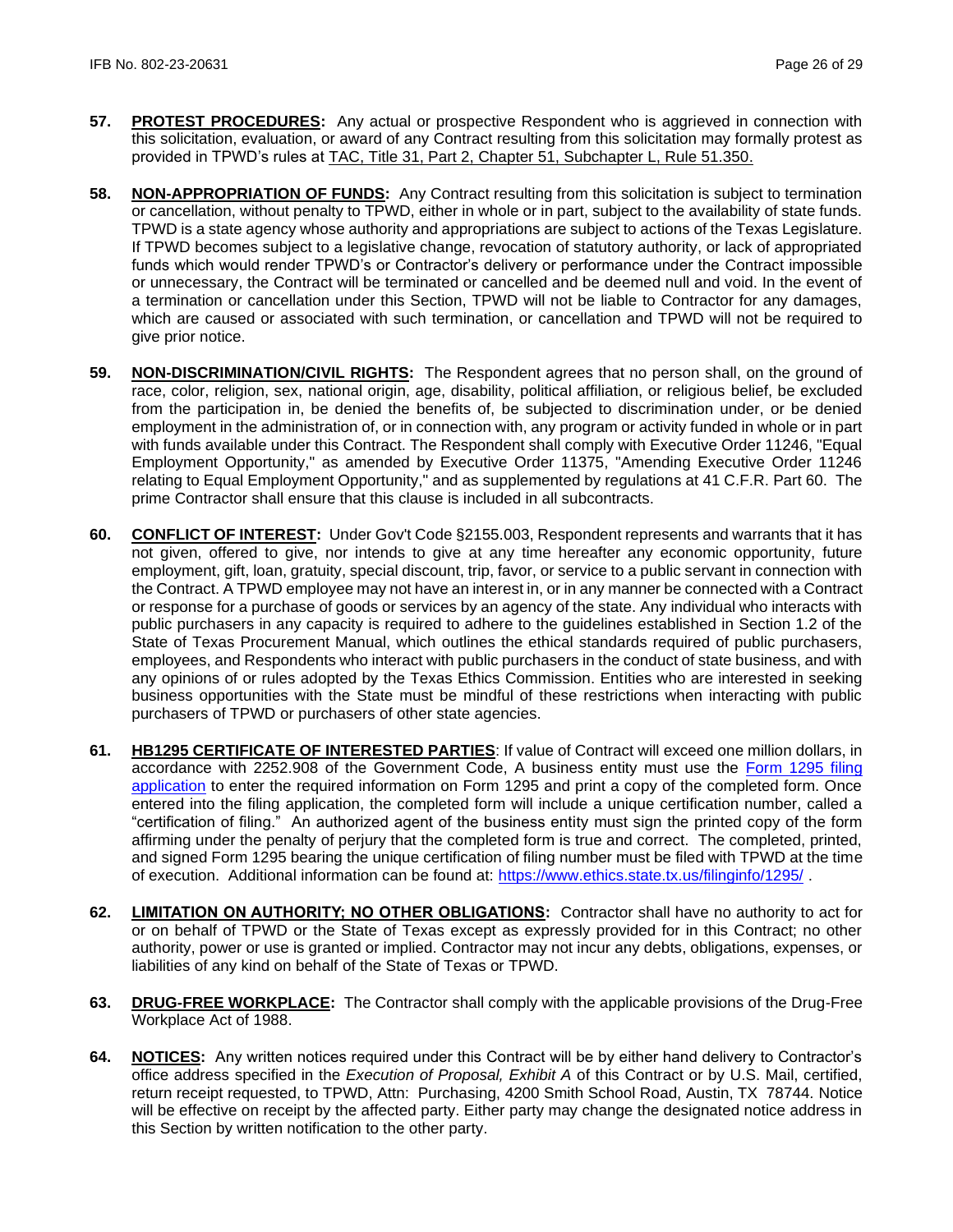- **65. ORDER OF PRECEDENCE:** In the case of conflicts between the Contract documents, the following shall control in this order of priority:
	- 65.1. Signed Contract/Purchase Order (or Notice of Award)
	- 65.2. Attachments to the Contract/Purchase Order (or Notice of Award)
	- 65.3. The Solicitation (e.g., RFP, IFB)
	- 65.4. Contractor's Response to the Solicitation and Contractor's Best and Final Offer, if applicable
- **66. CHILD SUPPORT OBLIGATION AFFIRMATION:** Under Section 231.006 of the Family Code, the vendor or applicant certifies that the individual or business entity named in this contract, bid or application is not ineligible to receive the specified grant, loan, or payment and acknowledges that this contract may be terminated and payment may be withheld if this certification is inaccurate.
- **67. NO ASSIGNMENT BY CONTRACTOR:** The awarded Contractor shall not assign its rights under the Contract or delegate the performance of its duties under the Contract without prior written approval from the TPWD. Any attempted assignment in violation of this provision is void and without effect.
- **68. COMPLIANCE WITH OTHER LAW:** In the execution of this Contract, Contractor shall comply with all applicable federal, state, and local laws, including laws governing labor, equal opportunity, safety, and environmental protection. Contractor shall make itself familiar with and at all times shall observe and comply with all federal, state, and local laws, ordinances, and regulations which in any manner affect performance under this Contract.
- **69. ENVIRONMENTAL PROTECTION:** The Respondent shall be in compliance with all applicable standards, orders, or regulations issued pursuant to the mandates of the Clean Air Act (42 U.S.C. §7401 et seq.) and the Federal Water Pollution Control Act, as amended, (33 U.S.C. §1251 et seq.).

### **70. U.S. DEPARTMENT OF HOMELAND SECURITY'S E-VERIFY SYSTEM:**

- 70.1. By entering into this Contract, the Contractor certifies and ensures that it utilizes and will continue to utilize, for the term of this Contract, the U.S. Department of Homeland Security's E-Verify system to determine the eligibility of:
	- 70.1.1. All persons employed to perform duties within Texas, during the term of the Contract; and
	- 70.1.2. All persons (including subcontractors) assigned by the Respondent to perform work pursuant to the Contract, within the United States of America
- 70.2. The Contractor shall provide, upon request of TPWD, an electronic or hardcopy screenshot of the confirmation or tentative non-confirmation screen containing the E-Verify case verification number for attachment to the Form I-9 for the three most recent hires that match the criteria above, by the Contractor, and Contractor's subcontractors, as proof that this provision is being followed.
- 70.3. If this certification is falsely made, the Contract may be immediately terminated, at the discretion of the state and at no fault to the state, with no prior notification. The Contractor shall also be responsible for the costs of any re-solicitation that the state must undertake to replace the terminated Contract.
- **71.** Pursuant to Texas Government Code, Title 10, Subchapter F, §§ 2270.001-2270.002, TPWD may not enter into a Contract that has a value of \$100,000 or more with a company and that employs 10 or more full-time employees (as defined by Texas Government Code, Title 8, Subchapter A, § 808.001, (except that the term does not include a sole proprietorship) that boycotts Israel. By signing this bid, Bidder verifies that in accordance with Texas Government Code, Title 10, Subchapter F, §§ 2270.001-2270.002, Bidder:
	- 71.1. Does not boycott Israel; and
	- 71.2. Will not boycott Israel during the term of the Contract.
- **72.** Pursuant to *Texas Government Code*, Title 10, Subchapter F, §§ 2252.151-2252.154, TPWD may not enter into a Contract with a company (as defined by *Texas Government Code*, Title 8, Subchapter A, § 806.051) that is identified on a list prepared and maintained by the Texas Comptroller of Public Accounts under *Texas*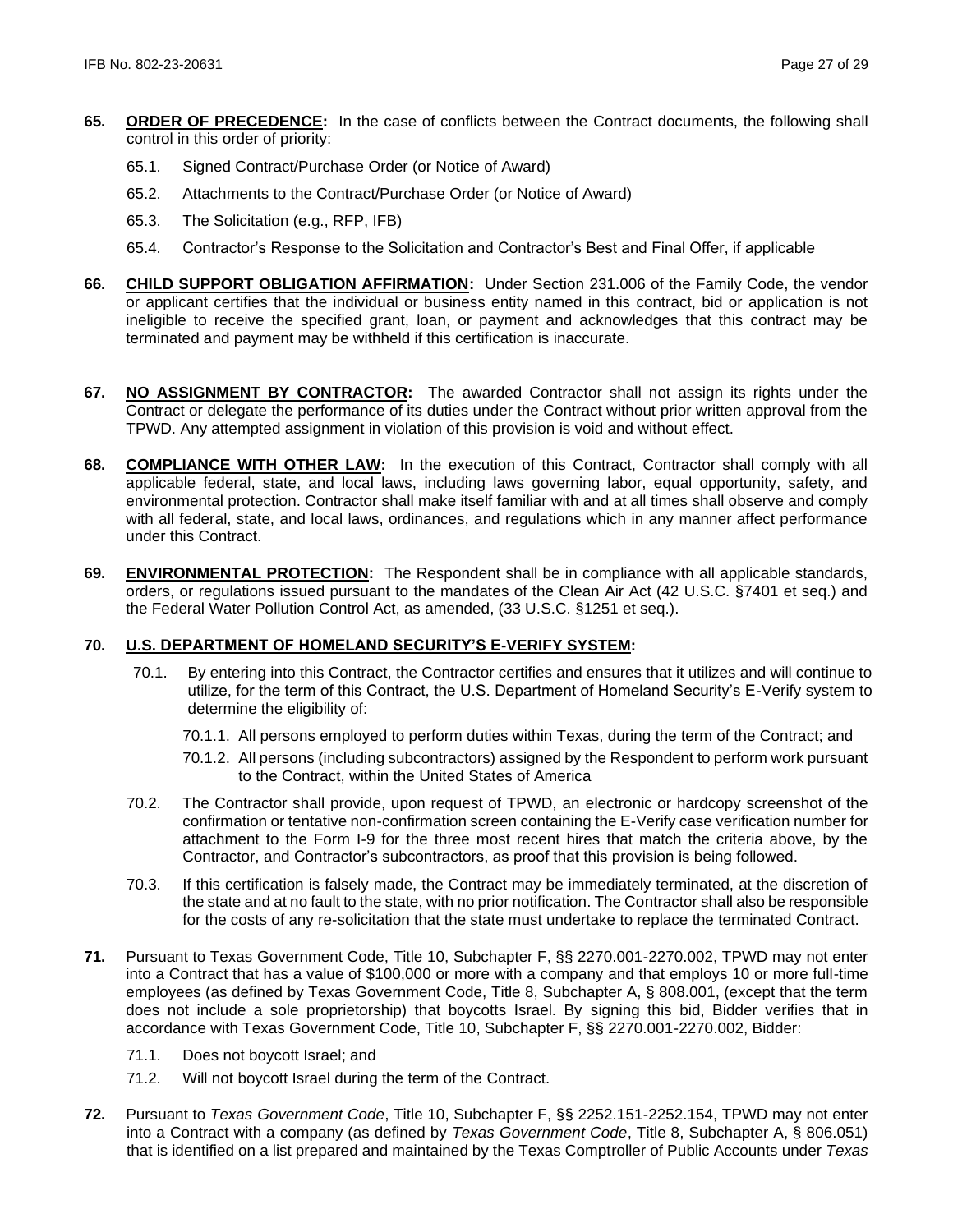*Government Code*, §§ 806.001, 807.051 or 2252.153. By signing this bid, Bidder certifies that it is not a company identified on a list as prepared and maintained by the Texas Comptroller of Public Accounts pursuant to *Texas Government Code*, §§ 806.001, 807.051 or 2252.153.

- **73.** By signature hereon, the bidder acknowledges that *Texas Government Code*, Title 10, Subchapter F, §§ 2252.201-2252.205 requires that all iron or steel products produced through a manufacturing process used in this project must be produced in the United States. By signing this bid, Bidder certifies that its bid price represents full compensation for compliance with the requirements of *Texas Government Code*, Title 10, Subchapter F, §§ 2252.201-2252.205.
- **74. TEXAS BIDDER AFFIRMATION:** Respondent certifies that if a Texas address is shown as the address of the Respondent on this response, Respondent qualifies as a Texas Bidder as defined in Section 2155.444(c) of the Texas Government Code.
- **75. CONTRACTING INFORMATION RESPONSIBILITIES:** In accordance with Section 552.372 of the Texas Government Code, Contractor agrees to (1) preserve all contracting information related to the Contract as provided by the records retention requirements applicable to TPWD for the duration of the Contract, (2) promptly provide TPWD any contracting information related to the Contract that is in the custody or possession of the Contractor on request of TPWD, and (3) on termination or expiration of the Contract, either provide at no cost to TPWD all contracting information related to the Contract that is in the custody or possession of the Contractor or preserve the contracting information related to the Contract as provided by the records retention requirements applicable to TPWD. Except as provided by Section 552.374(c) of the Texas Government Code, the requirements of Subchapter J, Chapter 552, Government Code may apply to the Contract and the Contractor agrees that the Contract can be terminated if the Contractor knowingly or intentionally fails to comply with a requirement of that subchapter.
- **76. CYBERSECURITY TRAINING:** If Respondent has access to any state computer system or database, Respondent shall complete cybersecurity training and verify completion of the training program to TPWD pursuant to and in accordance with Gov't Code § 2054.5192.
- **77. CLOUD COMPUTING STATE RISK AND AUTHORIZATION MANAGEMENT PROGRAM**: Pursuant to Section 2054.0593(d)-(f) of the Texas Government Code, relating to cloud computing state risk and authorization management program, Respondent represents and warrants that it complies with the requirements of the state risk and authorization management program and Respondent agrees that throughout the term of the contract it shall maintain its certifications and comply with the program requirements in the performance of the contract.
- **78. FINANCIAL PARTICIPATION PROHIBITED AFFIRMATION:** Pursuant to Section 2155.004(a) of the Texas Government Code, Respondent certifies that neither Respondent nor any person or entity represented by Respondent has received compensation from TPWD to participate in the preparation of the specifications or solicitation on which this Response or Contract is based. Under Section 2155.004(b) of the Texas Government Code, Respondent certifies that the individual or business entity named in this Response or Contract is not ineligible to receive the specified Contract and acknowledges that the Contract may be terminated, and payment withheld if this certification is inaccurate.
- **79. ABORTION PROVIDER AND AFFILIATE TRANSACTIONS PROHIBITED:** Respondent represents and warrants that the Contract is not a taxpayer resource transaction prohibited by Section 2272.003 of the Texas Government Code and that payments made by TPWD to Contractor and Contractor's receipt of appropriated funds under the Contract are not prohibited by Article IX, Section 6.25 of the General Appropriations Act.
- **80. FOREIGN TERRORIST ORGANIZATIONS:** Section 2252.152 of the Texas Government Code prohibits TPWD from awarding a Contract to any person who does business with Iran, Sudan, or a foreign terrorist organization as defined in Section 2252.151 of the Texas Government Code. Respondent certifies that it is not ineligible to receive the Contract.
- **81. HUMAN TRAFFICKING PROHIBITION:** Under Section 2155.0061 of the Texas Government Code, the Respondent certifies that the individual or business entity named in this Response or Contract is not ineligible to receive the specified Contract and acknowledges that this Contract may be terminated, and payment withheld if this certification is inaccurate.